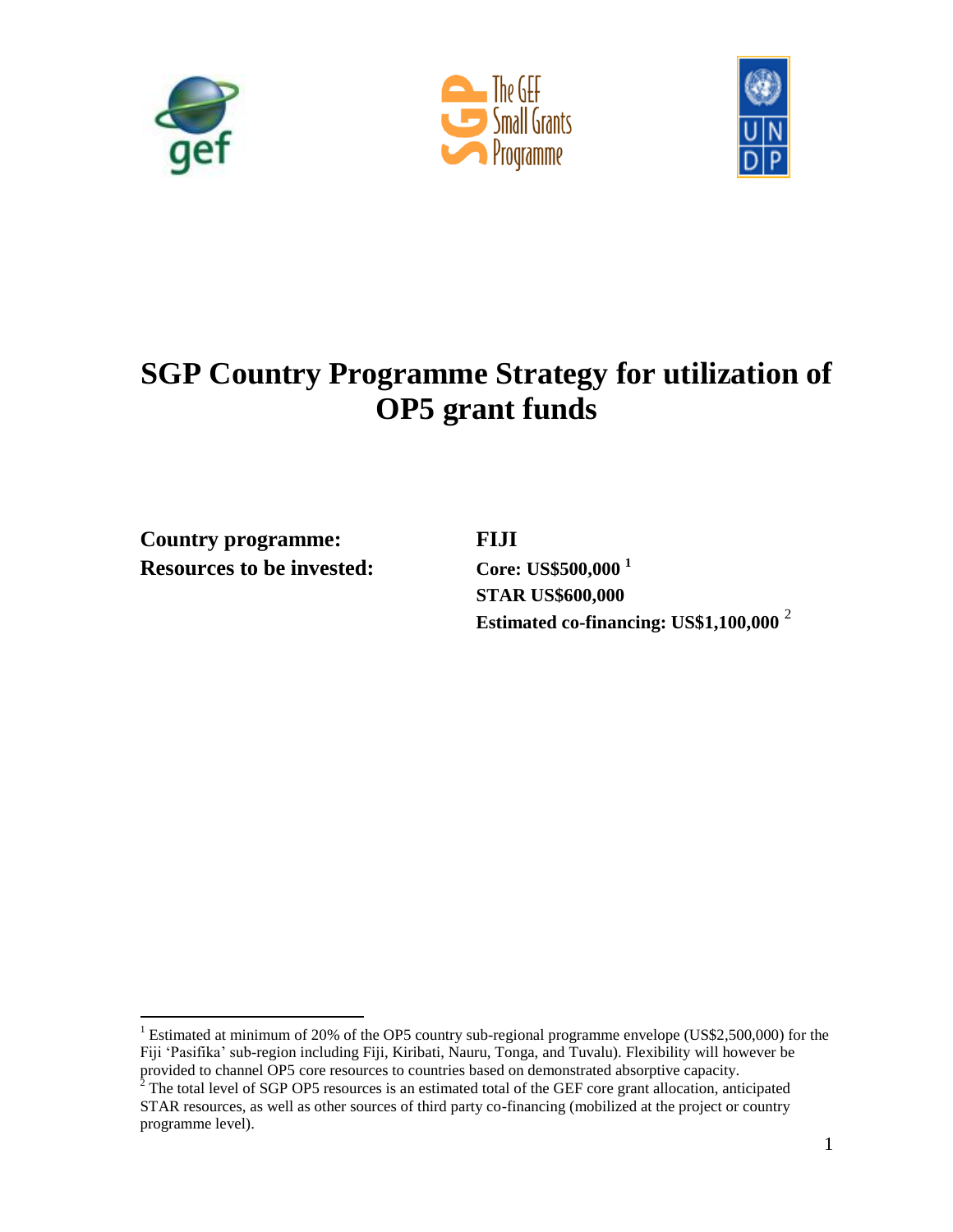## **Acronyms**

| <b>BD</b>      | <b>Biodiversity</b>                                          |
|----------------|--------------------------------------------------------------|
| <b>CBOs</b>    | <b>Community-based Organizations</b>                         |
| CC             | <b>Climate Change</b>                                        |
| CD             | <b>Capacity Development</b>                                  |
| <b>CPMT</b>    | <b>Central Programme Management Team</b>                     |
| <b>CPS</b>     | <b>Country Programme Strategy</b>                            |
| CSOs           | <b>Civil society organizations</b>                           |
| <b>FLMMA</b>   | <b>Fiji Locally Managed Marine Area</b>                      |
| <b>GEF</b>     | <b>Global Environment Facility</b>                           |
| <b>GHG</b>     | <b>Greenhouse Gases</b>                                      |
| <b>IBAs</b>    | <b>Important Bird Areas</b>                                  |
| <b>ICCA</b>    | <b>Indigenous and Community Conservation Area</b>            |
| <b>IUCN</b>    | <b>International Union for the Conservation of Nature</b>    |
| IW             | <b>International Waters</b>                                  |
| KM             | <b>Knowledge Management</b>                                  |
| LD             | <b>Land Degradation</b>                                      |
| <b>MAP CBA</b> | <b>AusAID Mekong Asia Pacific Community-Based Adaptation</b> |
| <b>MDGs</b>    | <b>Millennium Development Goals</b>                          |
| <b>NBSAP</b>   | <b>National Biodiversity Strategy and Action Plan</b>        |
| NC             | <b>National Coordinator</b>                                  |
| <b>NGOs</b>    | <b>Non-governmental Organizations</b>                        |
| <b>NSC</b>     | <b>National Steering Committee</b>                           |
| PEF            | <b>NZAID Pacific Environnent Fund</b>                        |
| <b>POPs</b>    | <b>Persistent Organic Pollutants</b>                         |
| <b>PoWPA</b>   | <b>Programme of Work on Protected Areas</b>                  |
| <b>SGP</b>     | <b>Small Grants Programme</b>                                |
| <b>SOPAC</b>   | Division of the Secretariat of the Pacific Community (SPC)   |
| <b>UNCBD</b>   | <b>UN Convention on Biodiversity</b>                         |
| <b>UNDP</b>    | <b>United Nations Development Programme</b>                  |
| <b>UNEP</b>    | <b>United Nations Environment Programme</b>                  |
| <b>WCS</b>     | <b>Wildlife Conservation Society</b>                         |
| <b>WWF</b>     | <b>World Wild Fund for Conservation</b>                      |
| <b>YMST</b>    | <b>Yaubula Management Support Teams</b>                      |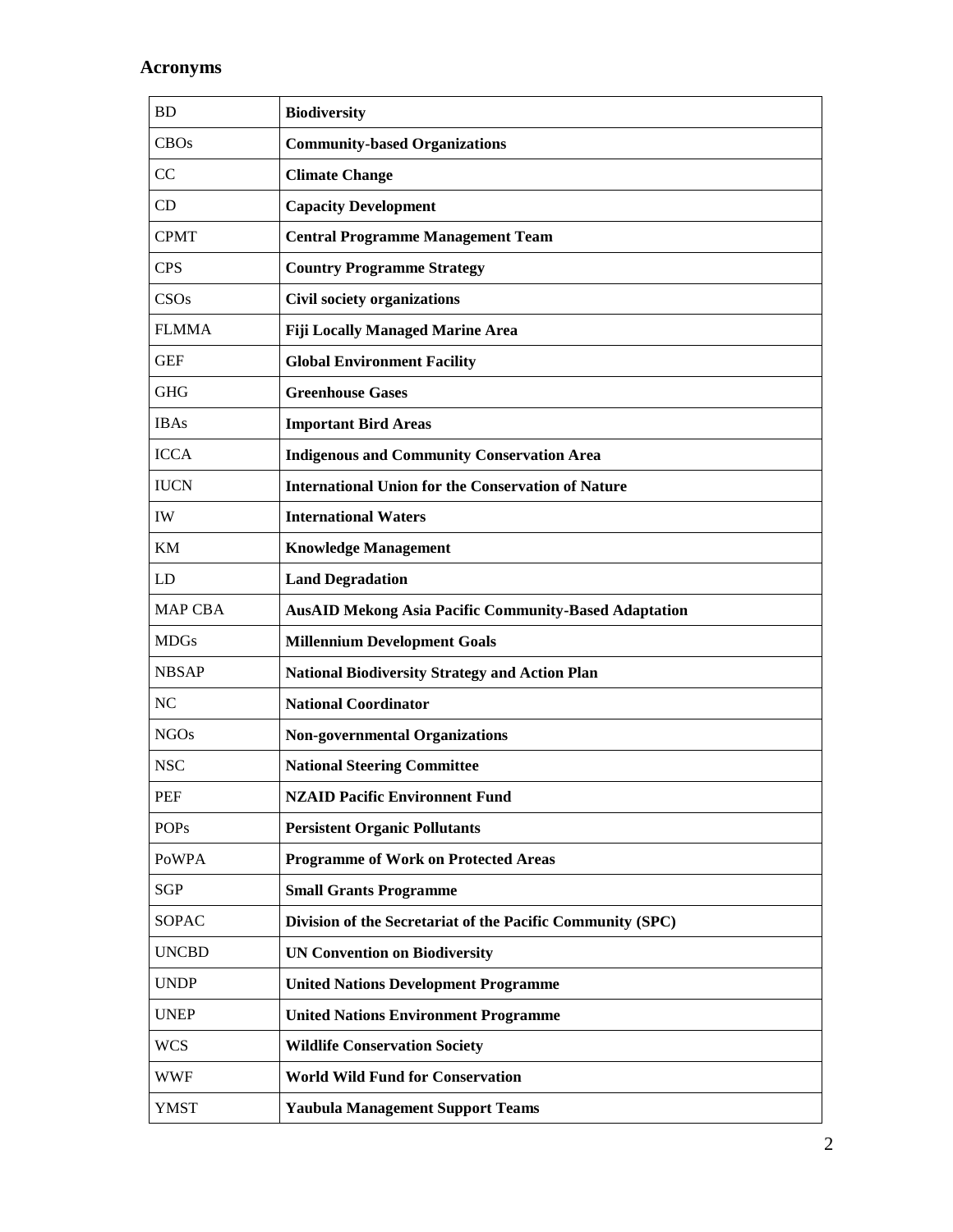### **1. SGP country programme - summary background**

SGP Fiji commenced operations in 2005, during the second year of the  $3<sup>rd</sup>$  SGP Operational Phase (OP3Y2), with US \$ 150,000 in core funds. Since that time, a total of 51 projects (both planning grants and full proposals) have been awarded to community and national NGOs in Fiji. A total of \$1,384,231 USD has been committed to assisting grassroots initiatives in Fiji, building global environmental benefits at the local level and contributing to rural and marginalized populations in the areas of sustainable livelihoods, capacity building, and poverty alleviation.

The main funding sources for SGP Fiji include GEF Core Funds; a GEF RAF government endorsement for OP4; the NZAID Pacific Environment Fund (PEF), and the AusAID Mekong Asia Pacific Community-Based Adaptation (MAP CBA). Fig 1.0 illustrates the breakdown of grantmaking against funding source.

| <b>Funding Sources</b>                      | Number of<br><b>Projects</b> | <b>Grant Amount</b> | Co-financing in<br>Cash | $Co$ -financing in<br>Kind |
|---------------------------------------------|------------------------------|---------------------|-------------------------|----------------------------|
| <b>GEF</b> Core Funds                       | 25                           | 618 072 USD         | 2 000 USD               | 263 720 USD                |
| <b>GEF RAF Funding</b>                      | 8                            | 316 423 USD         | 20 000 USD              | 128 848 USD                |
| New Zealand Aid Pacific<br>Environment Fund | 6                            | 160 321 USD         | 30 079 USD              | 33 143 USD                 |
| AusAid Mekong and Asia<br>Pacific CBA       | $\mathfrak{D}$               | 47 000 USD          | 0 USD                   | 0 USD                      |
| Other                                       | 10                           | 242 415 USD         | 0 USD                   | 120 493 USD                |

Fig 1.0 Grant-making totals against funding sources

Although SGP Fiji has boosted the funding of a broad array of community-based projects across the GEF thematic areas, grantmaking has primarily addressed conservation of biodiversity for both marine and terrestrial ecosystems.

Results of grantmaking since the inception of SGP Fiji in 2005 include increased awareness of communities on their critical role in generating global environmental benefits at the local level; empowerment of grassroots groups in natural resources use and management in a sustainable manner; increased understanding of impacts of climate change and mitigation efforts; as well as integrating adaptation activities into resource use planning and environmental management plans (under the AusAID MAP CBA). More significantly, the SGP in Fiji has built an established network of community-based partners; NGOs; environmental, conservation, gender, and climate change practitioners; with the common purpose of supporting local communities and indigenous and traditional resource owners to implement community-based initiatives.

During GEF-5, Fiji has been classified as a 'Category I' SIDS country programme, with SGP core funding for its grant-making. Fiji SGP also secured \$600,000 USD in STAR resources from the Fiji Government for assistance to OP5grantmaking. Fiji is also receiving support for funding under two other programmes: (i) the AusAID MAP CBA; and (ii) the *Satoyama* Initiative, as a pilot sub-regional initiative for the Fiji sub-region, funded by the Japanese government (both of which will use the SGP as their chosen delivery mechanism).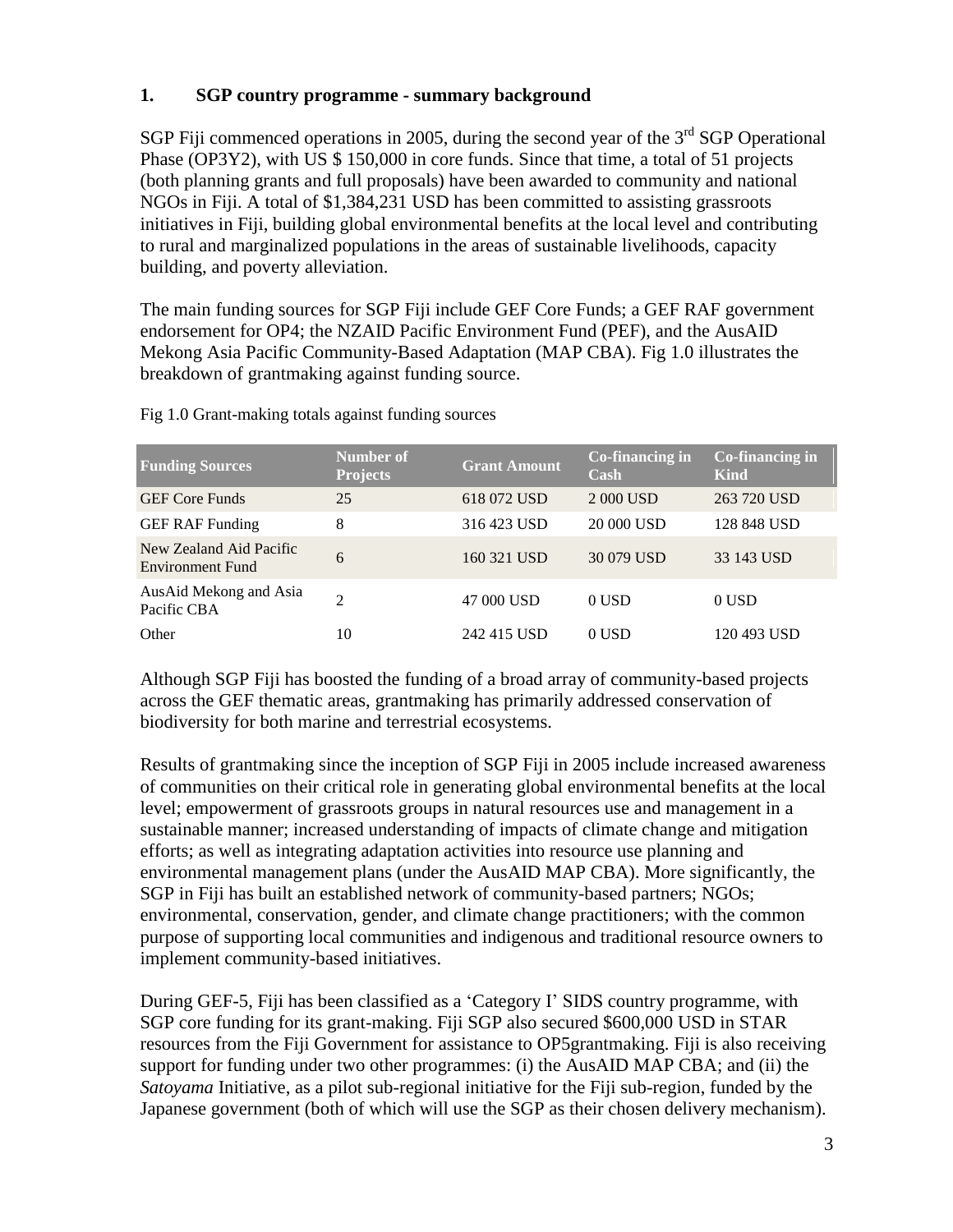The annual amount of funding for both programmes will be determined based on absorptive capacity and programme performance.

| Fig 2.0 Number of grants and co-financing of SGP Fiji projects (as of February 2012). |  |  |  |
|---------------------------------------------------------------------------------------|--|--|--|
|---------------------------------------------------------------------------------------|--|--|--|

| <b>Basic Stats</b>                  | <b>Total Amounts</b> | Average<br><b>Amounts</b> |
|-------------------------------------|----------------------|---------------------------|
| Number of Projects                  | 51                   |                           |
| <b>Total Amount in Grants</b>       | 1 384 231 USD        | 27 142 USD                |
| Total Amount of Cash Co-financing   | 52 079 USD           | 1 021 USD                 |
| Total Amount of Kind Co-financing   | 546 205 USD          | 10 710 USD                |
| Total Amount of Co-financing<br>(a) | 598 284 USD          | 11 731 USD                |

Natural resources in Fiji include: timber, fisheries, gold, copper, natural mineralized water and offshore oil potential as well as hydropower. Agricultural products include sugarcane, coconuts, cassava (tapioca), rice, sweet potatoes, bananas; cattle, pigs, horses, goats; fish. Current industries in Fiji include: tourism, sugar, clothing, copra, gold, silver, lumber, small cottage industries. The nation has about 6.9 cu mi of water, with roughly 60% used for farming purposes and 20% used for industrial activity.

While much of Fiji's environment is still in a relatively pristine state overall, developments in several sectors are at a critical crossroad, and a number of key problems pose direct threats to continuing environmental functionality and resource sustainability. These include, among others:

- (i) conversion of remaining stands of native forest into exotic mono-species plantations;
- (ii) inappropriate zoning and land use;
- (iii) overexploitation of marine resources;
- (iv) inadequate mechanisms for effective waste management;
- (v) air and water pollution;
- (vi) climate change, with resultant increased risks of drought and flooding;
- (vii) Adverse social and environmental impacts associated with rapid development and urbanization.

One of the key underlying causes for many of these threats is that, while laws exist for environmental compliance, the regulatory framework is in need of overhaul, and resulting environmental governance practices in the country are weak. The increasing demands being placed on the finite natural resources base makes pursuit of more sustainable development options imperative for the country.

Fiji is a hub of international conservation agencies, each with its own agenda and funding niche. The SGP Fiji has created links with these agencies and secured working partnerships at the programme level, with international and local registered NGOs. These partnerships have enhanced the pool of technical expertise and experience lent to the appraisal and planning stages of projects. SGP Fiji actively seeks best practice from such agencies and practitioners and recommends partnerships be secured between applicant communities/groups and these resources, where relevant and appropriate. Agencies such as the Wildlife Conservation Society (WCS), World Wild Fund for Conservation (WWF),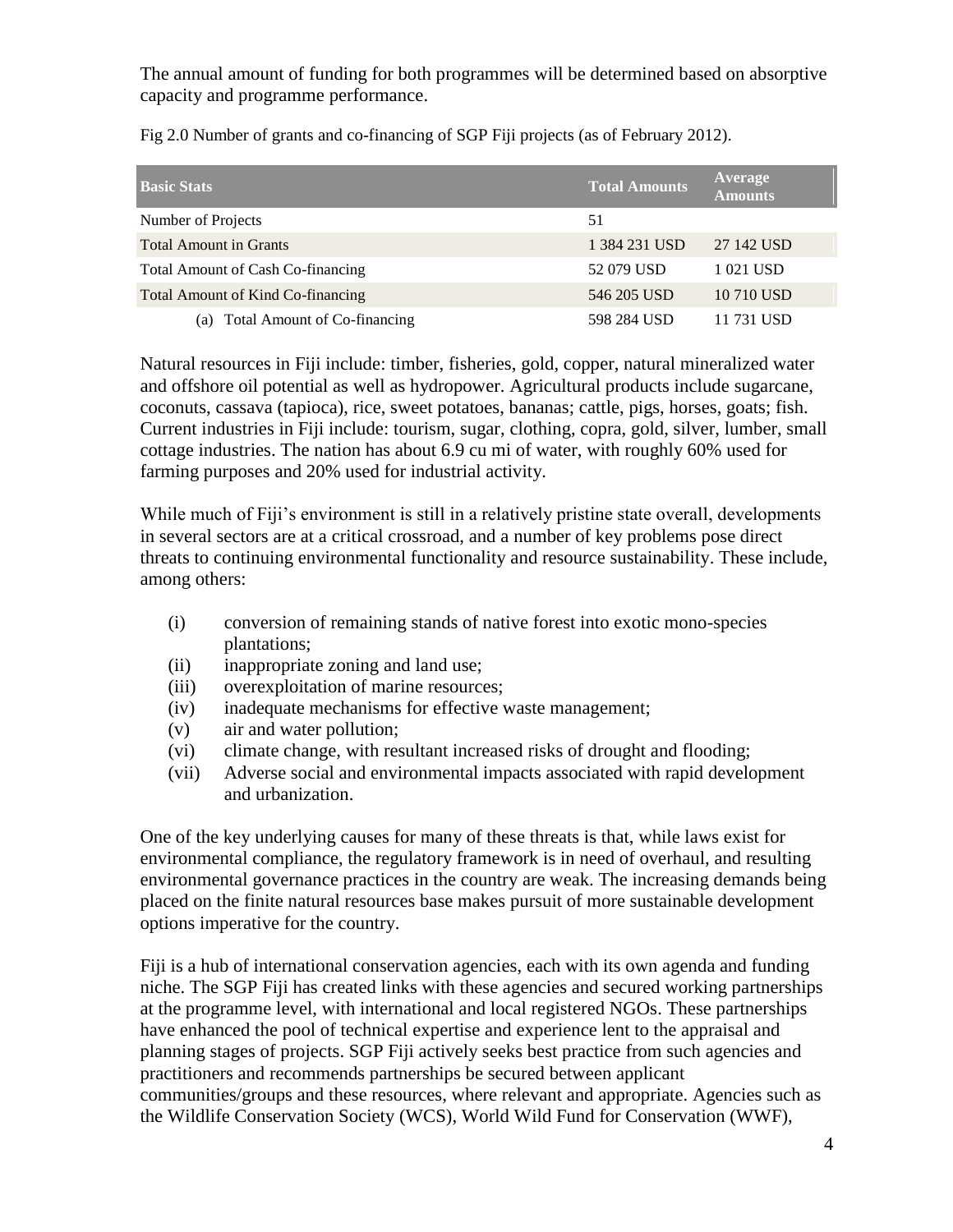International Union of Conservation of Nature (IUCN) and BirdLife International are some of SGP Fiji's conservation partners and who provide technical assistance to projects where appropriate, as well as assist in capacity development activities at the project level.

Among the biodiversity conservation initiatives that have shown some success are the Fiji Locally Managed Marine Areas (FLMMAs), a network of village-managed marine protected areas. Communities are partnering with academia and conservation NGOs in order to develop effective management mechanisms for each area within the FLMMA network. The SGP has been a critical element to the continued success of FLMMA initiatives, as the SGP has assisted provincial and district-based implementation of resource management plans, toward the sustainable utilization and management of natural resources, mainly marine-based. The SGP Fiji–FLMMA partnership has also encouraged district-based natural resources and environmental support teams to be established in various provinces. These groups are taking the lead in environmental management and replicating best practice in target communities.

## **2. SGP country programme niche**

For GEF 5, the Fiji SGP will pursue a more engaging and collaborative partnership with the Offices of the Divisional Commissioners and Planning Officers in identifying priority areas at the Province and Tikina level, as well as a creating synergies in planning, implementation and monitoring processes. SGP delivery will also continue through the SGP national network and traditional partners, including Provincial Offices, NGOs, CBOs, academia, and relevant government agencies mandated in areas of agriculture, forestry, sustainable land use, climate change, international waters and POPS.

An initial assessment for the CBD Programme of Work on Protected Areas (PoWPA) for Fiji, drafted in 2008, provided a report which provided a background to protected area (PA) establishment and management in Fiji and to highlight a small number of key issues which were considered as being central to PA 'problems' in Fiji at the present time. The assessment also recommended that uuntil such time as a Natural Resource Survey be undertaken on which such identification can be based, some of the priority areas for complete protection include areas in the Northern Provinces of Fiji, including: Waisali Reserve, Vunivia Reserve, Tunuloa Silktail Reserve, in Vanua Levu. Also the Taveuni Forest Reserve and Ravilevu Nature Reserve on the island of Taveuni.

SGP grant-making will actively identify links with ongoing planning and baseline activities in these areas with conservation and community partners, as well as establish a niche for SGP grant making in the entailing processes in these areas. The SGP is a member of the PoWPA network since 2011 in a strategic move to keep abreast of developments in the PoWPA implementation and critical areas for SGP intervention, through community grants.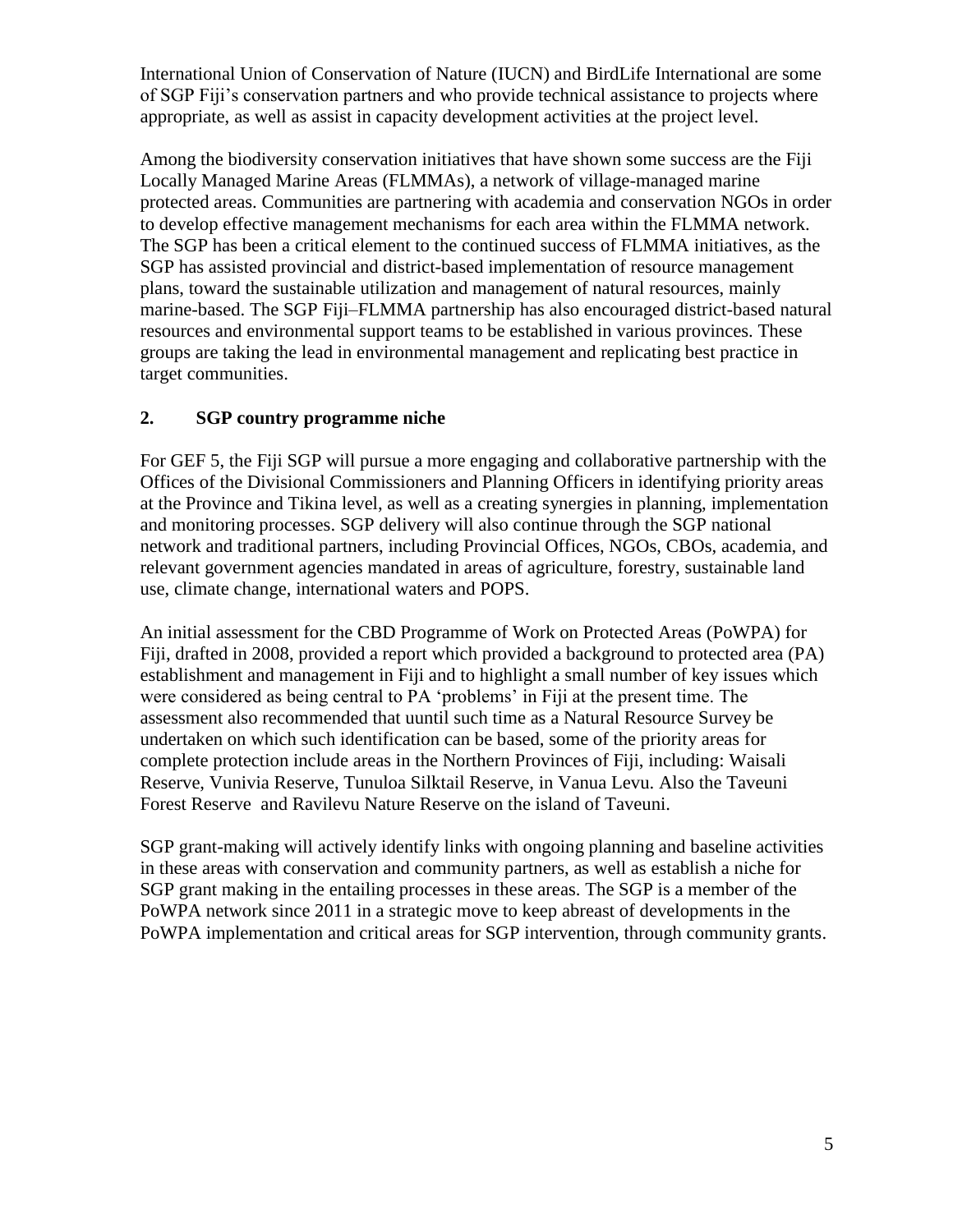Table 1. List of relevant conventions and national/regional plans or programmes

| <b>Name of Convention</b>                                                                              | Date signed<br>and ratified                | <b>Ministry Responsible</b> |
|--------------------------------------------------------------------------------------------------------|--------------------------------------------|-----------------------------|
| United Nations Framework Convention on<br><b>Climate Change</b>                                        | 1992                                       | <b>DOE</b>                  |
| Kyoto Protocol to UNFCCC (1997)                                                                        | 1997                                       | <b>DOE</b>                  |
| Convention on Wetlands of International<br>Importance Especially as Waterfowl Habitat<br>(RAMSAR 1971) | 2006                                       | <b>DOE</b>                  |
| Convention on International Trade on<br><b>Endangered Species (CITES)</b>                              | 1997                                       | <b>DOE</b>                  |
| <b>United Nations Framework Convention to</b><br>combat Desertification                                | 2005                                       | <b>MOA</b>                  |
| Convention for the Protection of the World<br>Cultural and Natural Heritage (World Heritage<br>1972)   | 1990                                       | Heritage & Culture          |
| Convention o the Conservation of Migratory<br>Species of Wild Animals (CMS Bonn 1979)                  | MOU signed<br>with SPREP<br>& CMS-<br>2006 | <b>DOE</b>                  |
| Rio Declaration on Environment and<br>Development (1992) DOE                                           | 1992                                       | <b>DOE</b>                  |
| <b>Stockholm Declaration of the United Nations</b><br>Conference on the Human Environment (1972)       | 2001                                       |                             |
| Convention on Biological Diversity (CBD 1992)                                                          | 1992                                       | <b>DOE</b>                  |
| Copenhagen Amendment to the Montreal<br>Protocol on Substances that deplete the Ozone<br>Layer         | 2000                                       | <b>DOE</b>                  |
| Forest Principles-UNCED (1992)                                                                         |                                            | <b>MAFF</b>                 |
| Montreal Protocol on Substances that Deplete<br>the Ozone Layer (1987)                                 | 1989                                       | <b>DOE</b>                  |
| Vienna Convention for the Protection of the<br>Ozone Layer (1985)                                      | 1989                                       | <b>DOE</b>                  |
| Stockholm Convention on Persistent Organic<br>Pollutant                                                | 2001                                       | <b>DOE</b>                  |
| International Convention on Civil Liability for<br><b>Oil Pollution Damage</b>                         | 1975                                       |                             |
| South Pacific Forum Fisheries Agency<br>Convention                                                     | 1979                                       |                             |
| South Pacific Nuclear Free Treaty and Protocol                                                         | 1985                                       |                             |
| Convention on International Trade in<br>Endangered Species on Wild Fauna and Flora<br>(CITES)          | 1997                                       | <b>DOE</b>                  |
| Kyoto Protocol (Climate Change Convention)                                                             | 1998                                       | <b>DOE</b>                  |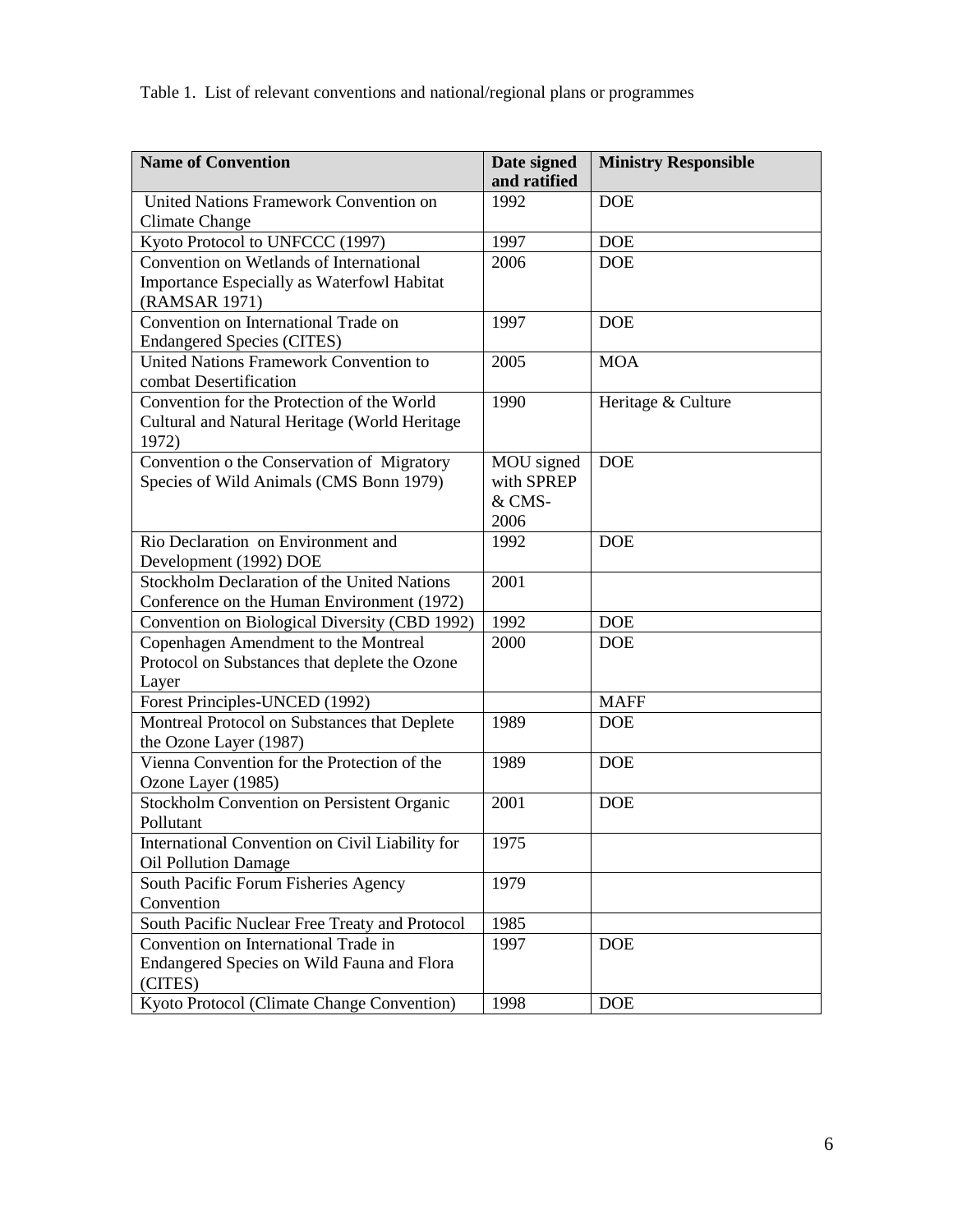During OP5, Fiji SGP will adopt a 'Look-North Policy' prioritizing in line with the Government's efforts to focus on the Northern Island of Vanua Levu and surrounding provinces. The Provinces of Bua, Cakaudrove and Macuata are geographic focus for SGP in OP5, although funding will not be limited to the North. Other Provinces like Rewa and those whom have not yet accessed SGP funding to date, will also be target areas for SGP outreach for OP5, and support to CSOs and partner organizations will be pursued as a crosscutting activity.

Another major activity for OP5 will be SGP's support toward the strategic and phased establishment of provincial-based environment support units called - Yaubula Management Support Teams (YMSTs) in Fiji. This will contribute toward the increase in consultative local bodies' set-up in protected area systems in Fiji – and output 1.1. SGP support toward the YMST will be double-pronged: (i) establishment of new YMST in selected provinces (ii) implementation of Tikina-based conservation priorities identified by YMS Teams. The YMST outputs include: resource management plans and priority setting for conservation; sustainability strategies; as well as a financing strategy/mechanism to ensure sustainability of the activities and outcomes.

The main function is to help sustain natural resources management activities in established sites around the province and to take the lead in extending the set up of Yaubula management plans to the rest of the province. In summary, YMST is to promote the sustainable development and utilization of natural resources and to improve coordination of natural resources development partners at provincial level and set common complementary, rather than competitive, goals.

During OP5, SGP Fiji will continue to consult with provincial stakeholders (including the Provincial Offices, conservation partners and community development groups) and the FLMMA network, to further identify the activities that could be funded by SGP, and those that cannot. SGP funding criteria and GEF considerations will be critical in the establishment of SGP funding opportunities in the set-up of the YMST for the rest of the provinces. Critical areas that need to be discussed include; management and governance frameworks for such initiatives and the sustainability of the whole process.

All SGP funded projects in renewable energy must have already been endorsed by the Dept. of Energy (design, geographic location and feasibility) and also be in line with Provinical development plans and or divisional priorities. Wherever possible, these projects shall also link with the mitigation activity to socio- economic benefits of the community, as well as contribute to national development policies and targets. Wherever possible, SGP will adopt best practice/s from relevant institutions and agencies including SOPAC, USP/IAS, regional and national GEF project and apply them to the design, governance and replication of CC mitigation activities. These best practice will be easily implemented by communities and not too expert reliant. Documentation of all successful mitigation projects will be a priority. The NSC also included a new member since 2010 specifically to assist in the CC Mitigation Portfolio, with extensive experience in renewable energy projects at the community, national and regional level

SGP Fiji will also actively strengthen the POPS portfolio through strategic partnerships with civil society groups and appropriate technical resource agencies to identify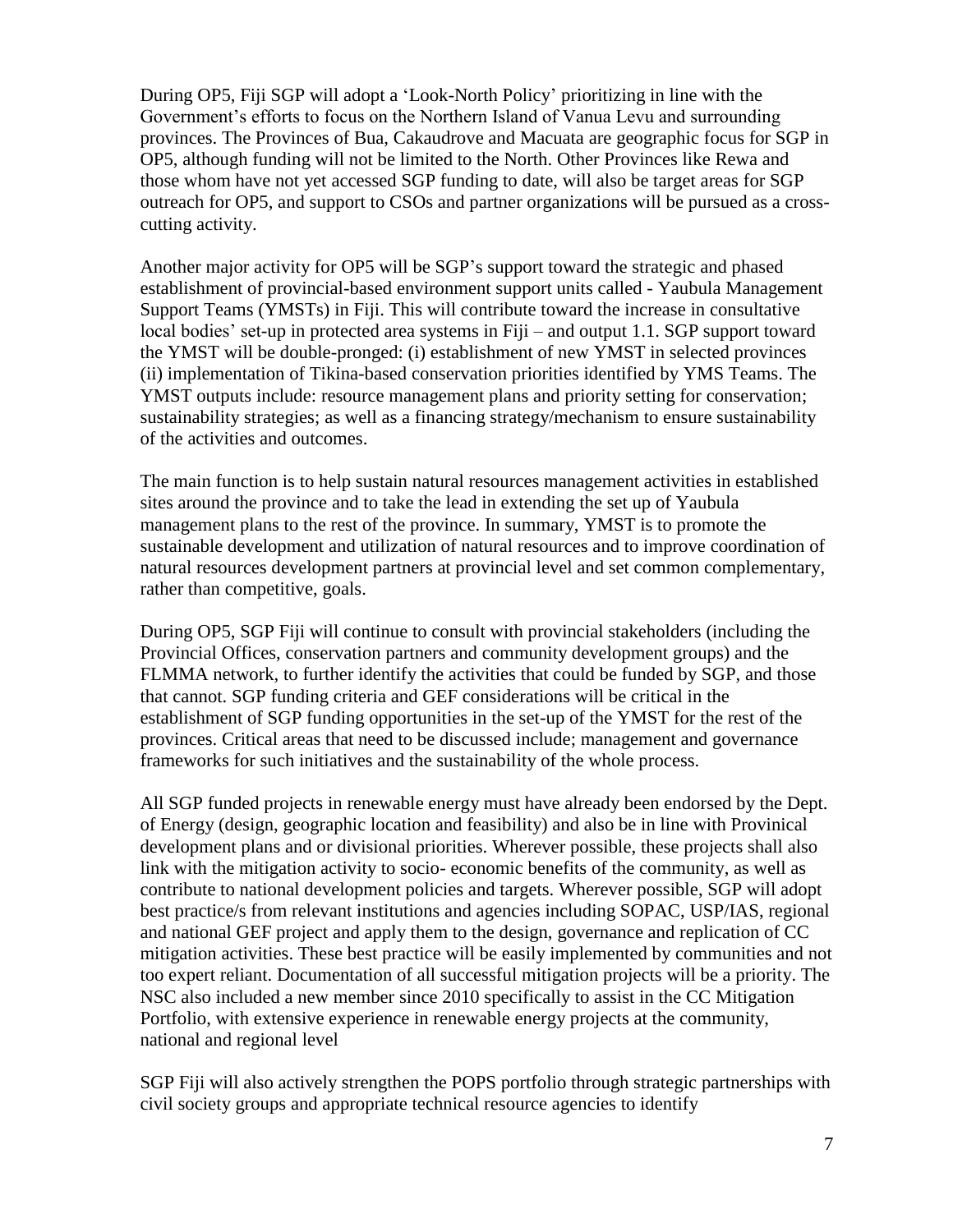The SGP is being hosted at and implemented by UNDP Multi Country Office (MCO) in Suva, Fiji. This arrangement is convenient in that the day-to-day administrative and operational oversight support to the programme is available in-house. There is also the opportunity to be part of a regional and global network energy and environment practitioners offering valuable lessons and experience in the thematic areas, and also enabling valuable contacts and outreach, and a window for visibility at the country and regional level.

The UNDP MCO, in particular its Environment and Energy Unit, Poverty Unit and Disaster Risk Management, work on similar issues as in the GEF Focal Areas. The UNDP CO, through the national GEF projects, has extensive experience in working with communities, enjoys a close working relationship with the national government, and the Resident Representatives serves as the Coordinator of the UN System as a whole. These features greatly facilitate the building of partnerships with in-country programmes of the UN system, those of government agencies, and other international donors, which is important for the growth and sustainability of SGP.

#### *OP5 Geographic focus*

Fiji is a group of volcanic islands in the South [Pacific,](http://en.wikipedia.org/wiki/Pacific_Ocean) lying about 4,450 km (2,775 mi) southwest of Honolulu and 1,770 km (1,100 mi) north of [New Zealand.](http://en.wikipedia.org/wiki/New_Zealand) (Fig 1.0)Of the 322 islands, and 522 smaller islets, making up the archipelago, about 106 are permanently inhabited. [Viti Levu,](http://en.wikipedia.org/wiki/Viti_Levu) the largest island, covers about 57 % of the nation's land area, hosts the two official [cities](http://en.wikipedia.org/wiki/Local_government_of_Fiji) (the [capital](http://en.wikipedia.org/wiki/Capital_(political)) [Suva,](http://en.wikipedia.org/wiki/Suva) and [Lautoka\)](http://en.wikipedia.org/wiki/Lautoka) and most other major towns, such as [Ba,](http://en.wikipedia.org/wiki/Ba_Town) [Nasinu,](http://en.wikipedia.org/wiki/Nasinu) and [Nadi](http://en.wikipedia.org/wiki/Nadi) (the site of the international airport), and contains some 69 % of the population. [Vanua Levu,](http://en.wikipedia.org/wiki/Vanua_Levu) 64 km to the north of Viti Levu, covers just over 30 % of the land area though is home to only some 15 % of the population. Its main towns are [Labasa](http://en.wikipedia.org/wiki/Labasa) and [Savusavu.](http://en.wikipedia.org/wiki/Savusavu) In the northeast it features [Natewa Bay,](http://en.wikipedia.org/w/index.php?title=Natewa_Bay&action=edit&redlink=1) carving out the [Loa](http://en.wikipedia.org/wiki/Loa) peninsula.

The two main islands of Viti Levu and Vanua Levu are mountainous, with peaks up to 1300 m rising abruptly from the shore, and covered with [tropical forests.](http://en.wikipedia.org/wiki/Tropical_forest) Heavy rains (up to 304 cm or 120 inches annually) fall on the windward (southeastern) side, covering these sections of the islands with dense tropical forest. [Lowlands](http://en.wikipedia.org/wiki/Lowland) on the western portions of each of the main islands are sheltered by the mountains and have a well-marked [dry season](http://en.wikipedia.org/wiki/Dry_season) favorable to crops such as [sugarcane.](http://en.wikipedia.org/wiki/Sugarcane)

Other islands and island groups, which cover just 12.5 % of the land area and house some 16 % of the population, include [Taveuni](http://en.wikipedia.org/wiki/Taveuni) southeast off [Vanua Levu](http://en.wikipedia.org/wiki/Vanua_Levu) and [Kadavu Island,](http://en.wikipedia.org/wiki/Kadavu_Island) south off [Viti Levu](http://en.wikipedia.org/wiki/Viti_Levu) (the third and fourth largest islands respectively), the [Mamanuca Group](http://en.wikipedia.org/wiki/Mamanuca_Islands) (just off [Nadi\)](http://en.wikipedia.org/wiki/Nadi) and [Yasawa Group](http://en.wikipedia.org/wiki/Yasawa_Islands) (to the north of the Mamanuca), which are popular [tourist](http://en.wikipedia.org/wiki/Tourist) destinations, the [Lomaiviti Group](http://en.wikipedia.org/wiki/Lomaiviti) (just off Suva) with [Levuka,](http://en.wikipedia.org/wiki/Levuka) the former capital and the only major town on any of the smaller islands, located on the island of [Ovalau,](http://en.wikipedia.org/wiki/Ovalau_(Fiji)) and the remote [Lau Group](http://en.wikipedia.org/wiki/Lau_Islands) over the [Koro Sea](http://en.wikipedia.org/wiki/Koro_Sea) to the east near Tonga, from which it is separated by the [Lakeba Passage.](http://en.wikipedia.org/w/index.php?title=Lakeba_Passage&action=edit&redlink=1) Two outlying regions are [Rotuma,](http://en.wikipedia.org/wiki/Rotuma) 400 km to the north, and the uninhabited coral atoll and [cay](http://en.wikipedia.org/wiki/Cay) [Ceva-i-Ra](http://en.wikipedia.org/wiki/Ceva-i-Ra) or Conway Reef, 450 km to the southwest of main Fiji. Culturally conservative Rotuma with its 2000 people on 44  $\text{km}^2$  [geographically](http://en.wikipedia.org/wiki/Geography) belongs to [Polynesia,](http://en.wikipedia.org/wiki/Polynesia) and enjoys relative autonomy as a Fijian [dependency.](http://en.wikipedia.org/wiki/Dependent_territory)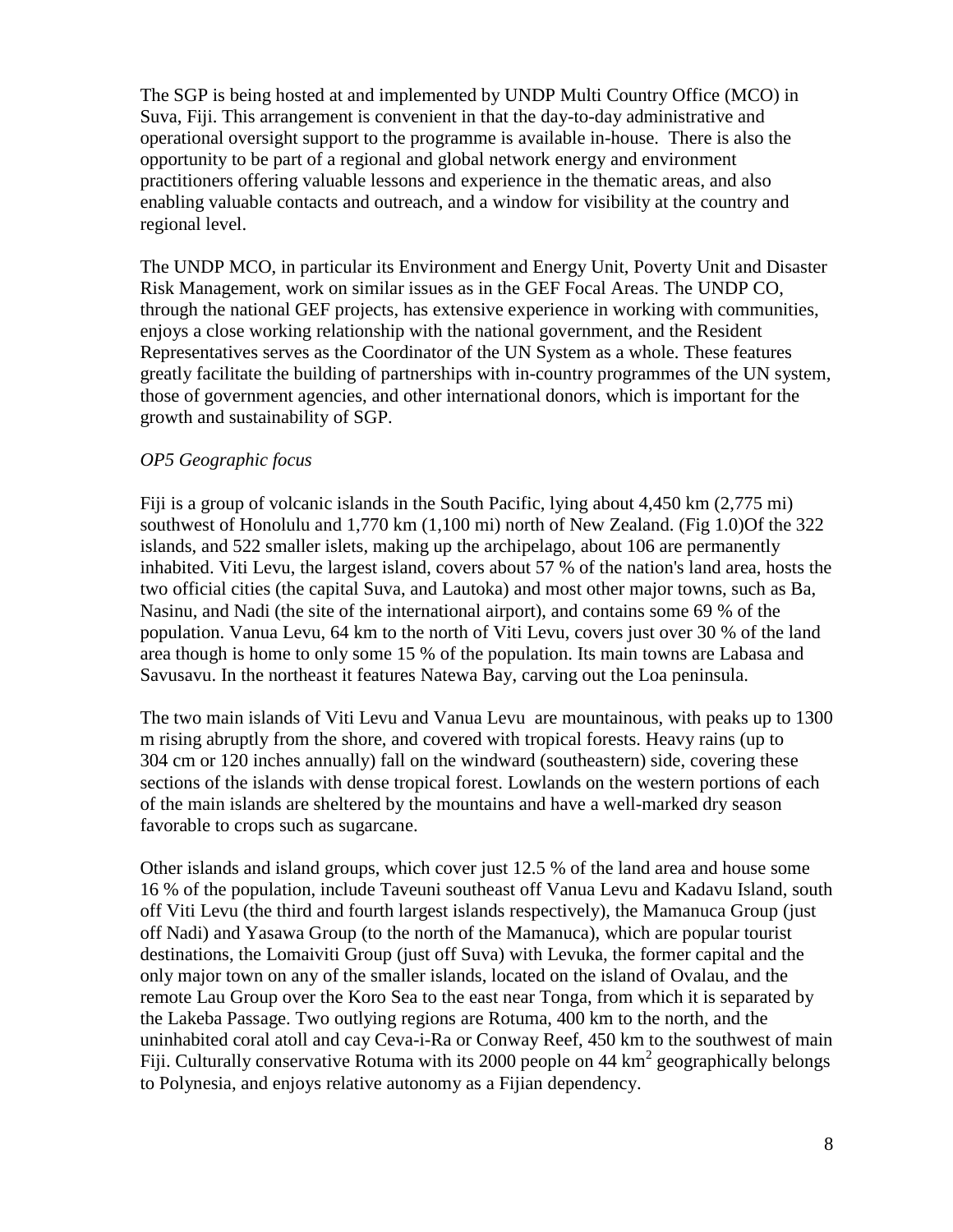

Fiji SGP will adopt a 'Look-North Policy' for OP5, prioritizing – however not limiting support to - the Northern Division of Fiji. The Provinces of Bua, Cakaudrove and Macuata are target provinces. The Northern Division is one of four Divisions into which Fiji's fourteen Provinces are grouped for local government purposes. The administrative centre of the Division, where main governmental departments are located, is Labasa. Other Provinces like Rewa and others whom have not accessed SGP funding to date, will also be target areas for SGP outreach for OP5, and support to CSOs and Partner organizations will be pursued as a cross-cutting activity.

Conservation activities supported in OP5 will contribute to the conservation of threatened habitats and species, and ecosystems identified in national documents and already 'listed' (e.g. Fiji Threatened Species List, NBSAP, FIME, POWPA as well due consideration for YMST priorities identified by Tikina-based processes), primarily targeting Vanua Levu and Northern based sites. Lessons from YSMT pilots in the North Provinces will be shared with future YMST activities.

The justification of the geographic focus primarily takes into consideration the critical opportunity to implement conservation activities to protect the rich marine and terrestrial biodiversity and endemism of coastal, inshore and offshore and forest ecosystems found in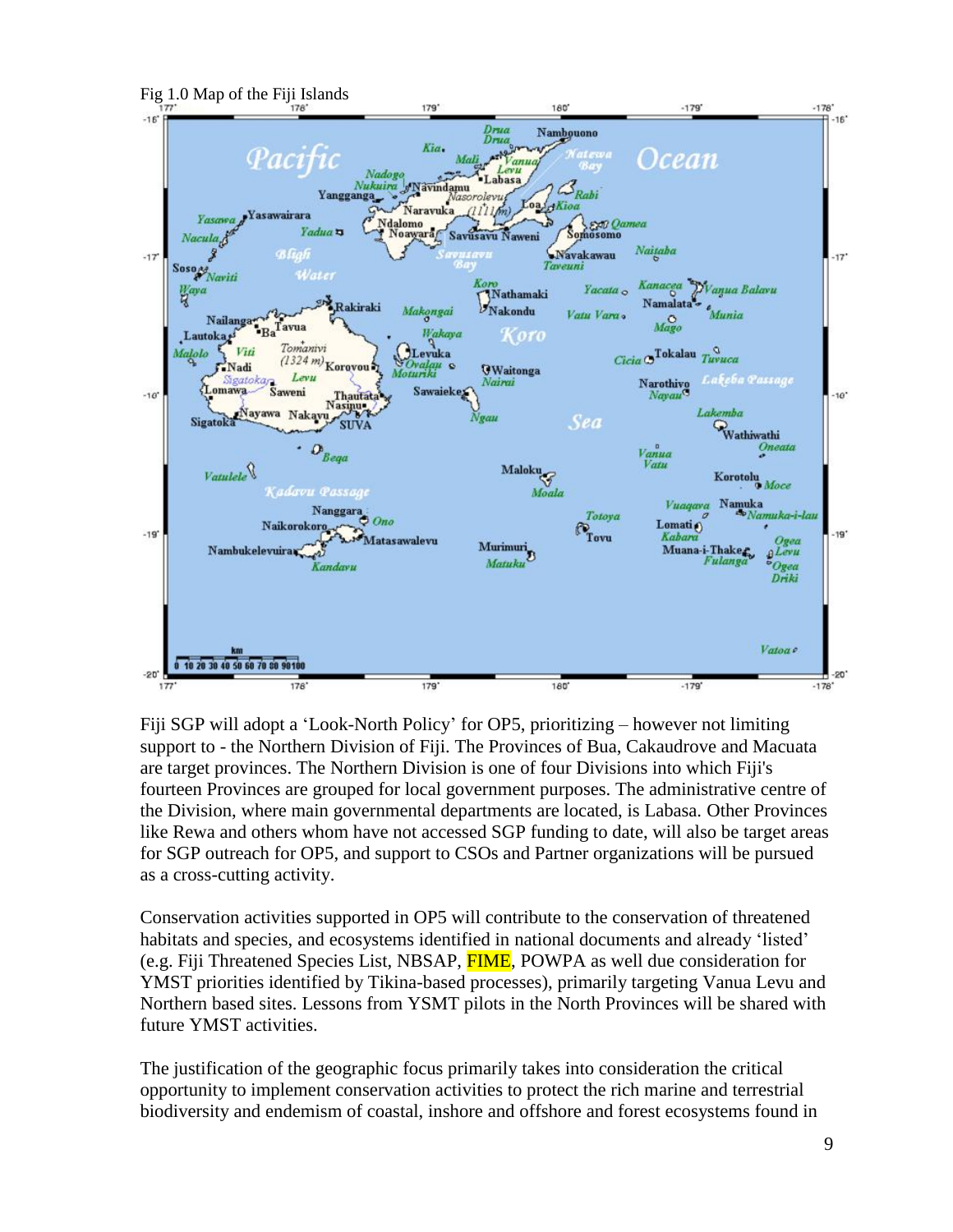Northern Provinces of Macuata, Cakaudrove and Bua. The SGP Fiji will also build on the vast experience and lessons from conservation partners and programmes past and currently active in the North, and working with baselines established through the many various initiatives completed, will assist with community-led and implemented activities.

Projects related to Important Bird Areas (IBAs) in GEF5 will directly support the work of already established YMST in the North as well as community site-support-groups (SSGs) set up in association with Bird Life – Fiji. Activities will focus on habitat conservation and assistance toward livelihood activities as well as develop synergies between SGP and conservation partners.

SGP activities under the BD portfolio will also assist in the establishment of Tikina based profiles in Macuata, Cakaudrove and Bua and this will assist in developing appropriate baselines for priority setting for conservation initiatives by other partners including donors and the government.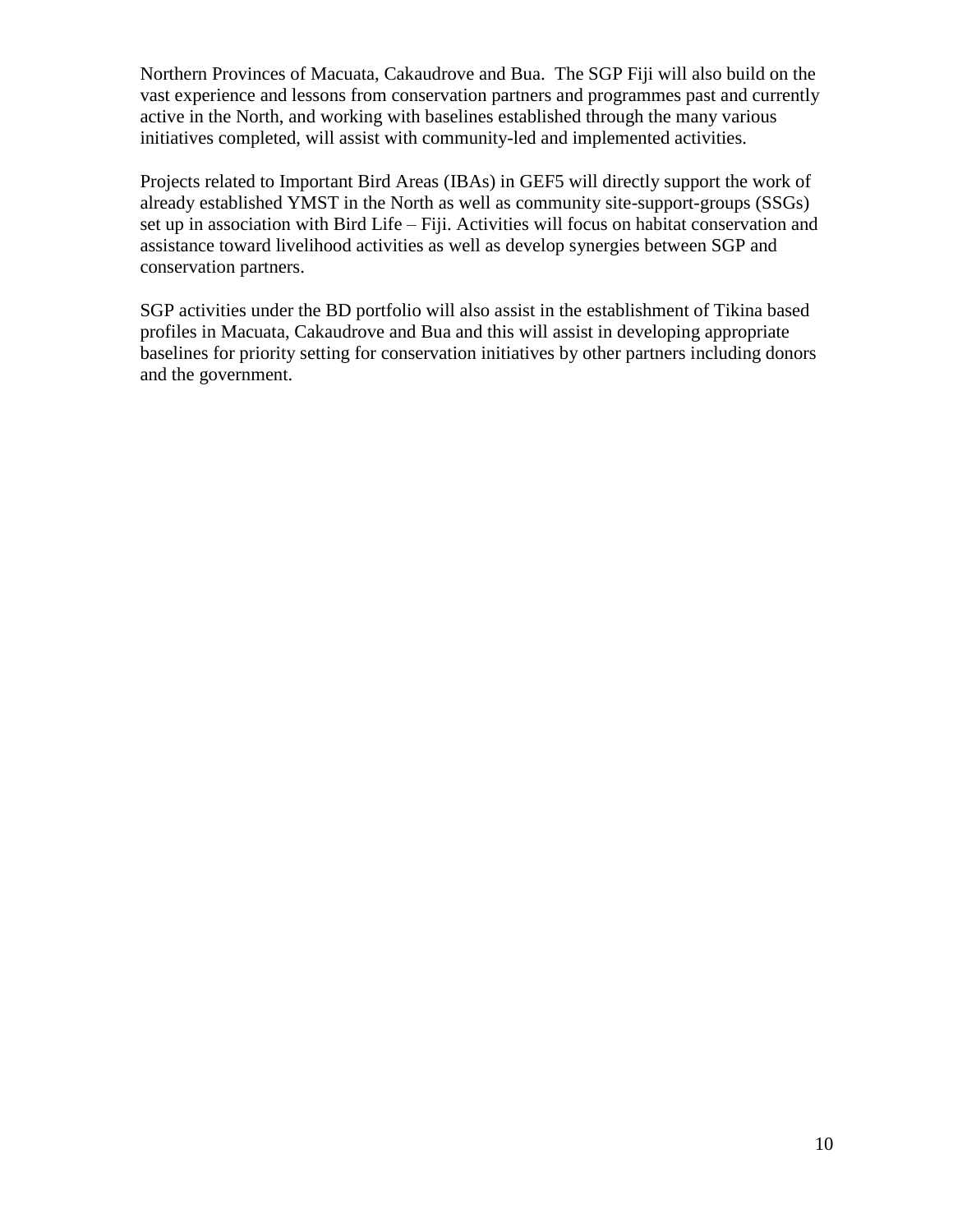# Table 2. Consistency with national priorities

| OP5 project objectives                                                                                                                                                                              | <b>National priorities</b>                                                                                                                                                                                                                                                         | <b>SGP</b> niche                                                                                                                                                                                                                                                                                                                                                                                                                                    |
|-----------------------------------------------------------------------------------------------------------------------------------------------------------------------------------------------------|------------------------------------------------------------------------------------------------------------------------------------------------------------------------------------------------------------------------------------------------------------------------------------|-----------------------------------------------------------------------------------------------------------------------------------------------------------------------------------------------------------------------------------------------------------------------------------------------------------------------------------------------------------------------------------------------------------------------------------------------------|
| <b>SGP OP5 Immediate Objective 1: Improve</b><br>sustainability of protected areas and indigenous and<br>community conservation areas through community-<br>based actions                           | Integration of protected areas into<br>wider land and seascapes to<br>showcase mainstreaming of<br>biodiversity with other sectors and<br>ecosystem-based approaches to<br>adaptation to climate change<br>adaptation and leading to<br>mitigation through carbon<br>sequestration | 1. Identification and development of community-based initiatives<br>contributing to the establishment of CCAs as well as strengthening the<br>management of protected areas including CCAs.<br>Continue engagement and support of community-based site support<br>2.<br>groups (SSG) in Important Bird Areas (IBAs) in Fiji<br>3. Engage actively with the PoWPA Committee and identify community<br>initiatives that could be assisted through SGP |
| <b>SGP OP5 Immediate Objective 2: Mainstream</b><br>biodiversity conservation and sustainable use into<br>production landscapes, seascapes and sectors through<br>community initiatives and actions | Promote an integrated approach to<br>biodiversity conservation and<br>sustainable resource use and<br>management; Promote sustainable<br>fisheries and tourism and also<br>support agro-biodiversity<br>initiatives                                                                | Under the Satoyama Initiative, support dalo-farming and vegetable<br>production sectors in the Taveuni and Sigatoka valley areas<br>2.<br>Support farmer-grown varieties<br>Prevention and management of Invasive Alien Species (IAS)<br>3.                                                                                                                                                                                                         |
| <b>SGP OP5 Immediate Objective 3: Promote the</b><br>demonstration, development and transfer of low<br>carbon technologies at the community level                                                   | The Government of Fiji (GoF)<br>pursues nation-wide energy access<br>(rural electrification, off grid and<br>on grid energy supply<br>- Bio-energy (biogas, biomass,<br>agro fuels)<br>- Energy efficiency                                                                         | SGP will pursue a community pilot hydro schemes in the Namosi<br>Province<br>SGP will provide support for communities engaged in the Barefoot<br>2.<br>College initiative from 2013                                                                                                                                                                                                                                                                 |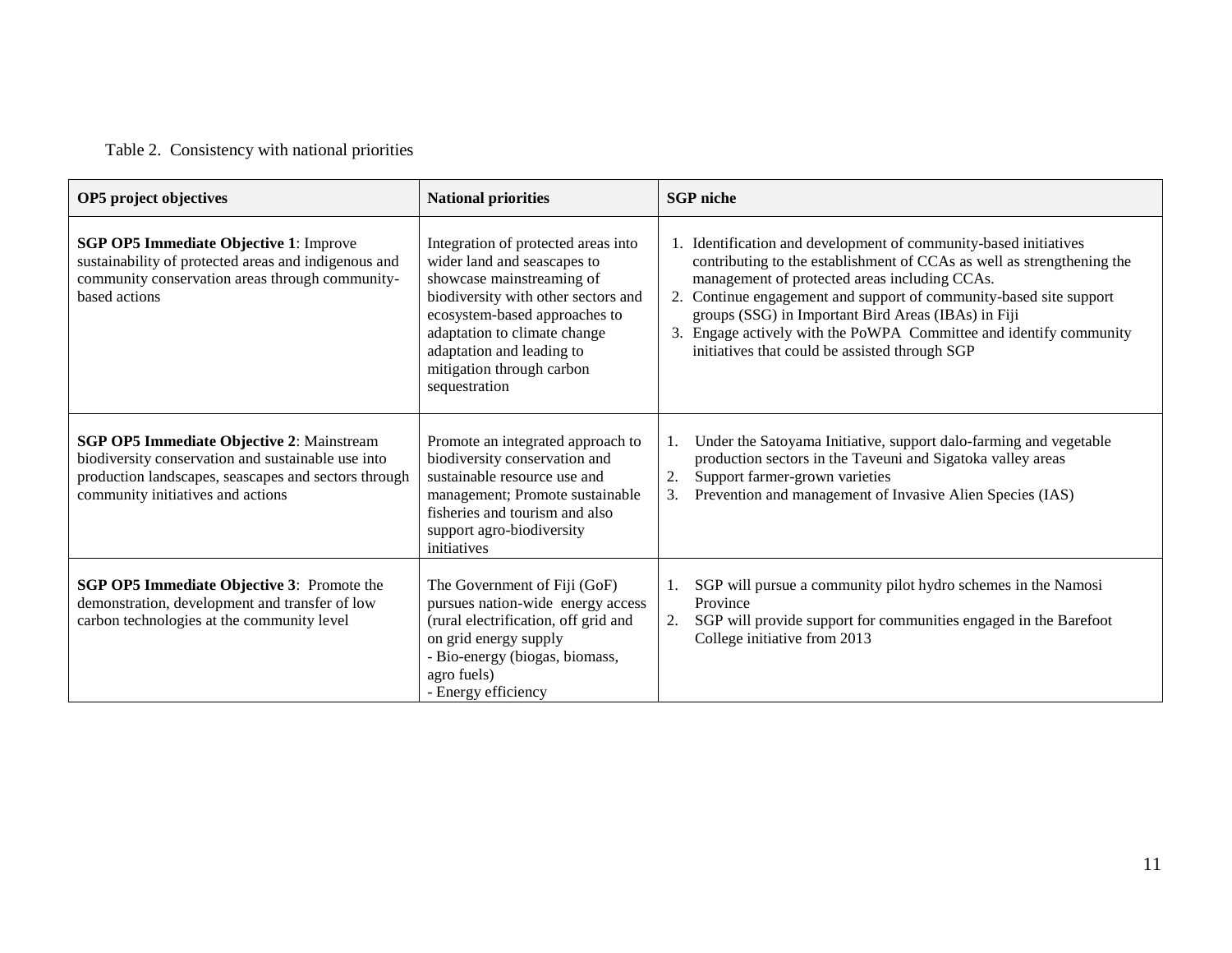| OP5 project objectives                                                                                                                                                                                 | <b>National priorities</b>                                                                                                                                                                                                                                                                                                                                                                  | <b>SGP</b> niche                                                                                                                                                                                                                                                                                                                                                                                                                                                                                                             |
|--------------------------------------------------------------------------------------------------------------------------------------------------------------------------------------------------------|---------------------------------------------------------------------------------------------------------------------------------------------------------------------------------------------------------------------------------------------------------------------------------------------------------------------------------------------------------------------------------------------|------------------------------------------------------------------------------------------------------------------------------------------------------------------------------------------------------------------------------------------------------------------------------------------------------------------------------------------------------------------------------------------------------------------------------------------------------------------------------------------------------------------------------|
| SGP OP5 Immediate Objective 4: Promote and<br>support energy efficient, low carbon transport at the<br>community level                                                                                 | Transport system supporting<br>agricultural production and<br>productivity.                                                                                                                                                                                                                                                                                                                 | SGP will support the piloting of energy efficient, low carbon transport in<br>1.<br>agricultural and fisheries reliant communities in the Northern Provinces                                                                                                                                                                                                                                                                                                                                                                 |
| <b>SGP OP5 Immediate Objective 5: Support the</b><br>conservation and enhancement of carbon stocks<br>through sustainable management and climate<br>proofing of land use, land use change and forestry | Promote sustainable land<br>management through proper land<br>use plans<br>Protect coral reefs, mangroves<br>and other vegetation                                                                                                                                                                                                                                                           | 1. SGP will provide support to communities in priority sites, for enhanced<br>participation of communities and resource owners in land use change and<br>forestry schemes, already identified by the government                                                                                                                                                                                                                                                                                                              |
| SGP OP5 Immediate Objective 6: Maintain or<br>improve flow of agro-ecosystem and forest<br>ecosystem services to sustain livelihoods of local<br>communities                                           | Promote sustainable agriculture<br>for food security and improved<br>livelihoods                                                                                                                                                                                                                                                                                                            | 1. SGP will work with target forestry areas in the North, however targeting<br>community-based initiatives                                                                                                                                                                                                                                                                                                                                                                                                                   |
| SGP OP5 Immediate Objective 7: Reduce<br>pressures at community level from competing land<br>uses (in the wider landscapes)                                                                            | Sustainable land management<br>Through proper land use plans.                                                                                                                                                                                                                                                                                                                               |                                                                                                                                                                                                                                                                                                                                                                                                                                                                                                                              |
| <b>SGP OP5 Immediate Objective 8: Support</b><br>transboundary water body management with<br>community-based initiatives                                                                               | <b>Integrated Coastal and Watershed</b><br>Management (ICWM) actions will<br>focus on freshwater supplies<br>including groundwater, Marine<br>Protected Area (MPA)<br>enhancement and development,<br>sustainable coastal fisheries,<br>integrated coastal management<br>including tourism development,<br>and activities to demonstrate waste<br>reduction strategies will be<br>stressed. | Watershed management and conservation best practice will be actively<br>1.<br>sought with ongoing programmes such as the <b>COWRIE/CRISP</b><br>programme and integrated into community pilots in target areas<br>2. Project proposals on coastal protection to target habitats, fishing grounds<br>and sources of land-based pollution in Fiji<br>3. Promote sustainable sanitation and water-use systems in target villages<br>4. Engage with YMST teams and FLMMA initiatives when identifying and<br>developing projects |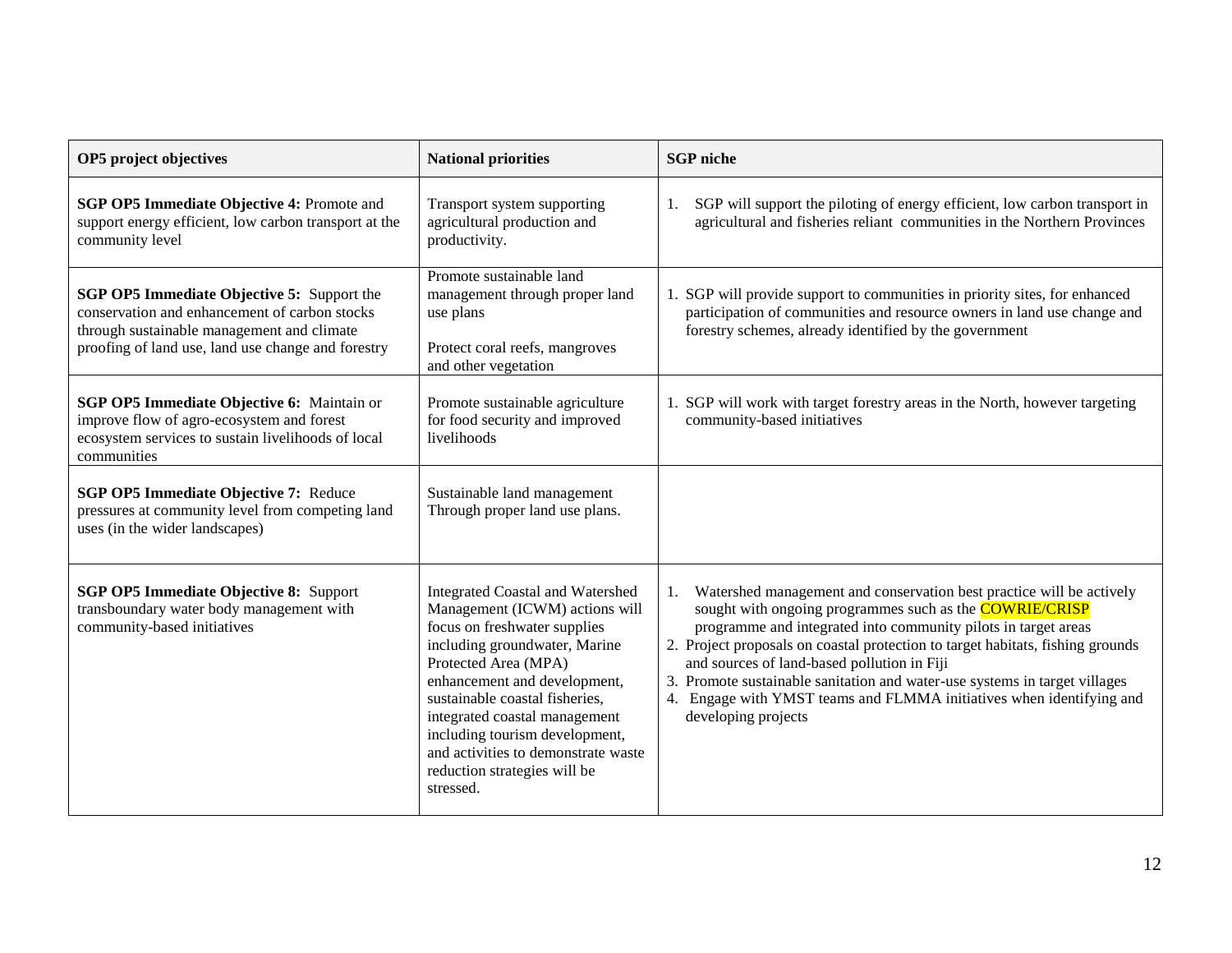| OP5 project objectives                                                                                                                                                                                                                                                                                                                                                              | <b>National priorities</b>                                                                                                                                                                                                             | <b>SGP</b> niche                                                                                                                                                                                                                                                                                                                                                                                                                                                                                                                                                                                               |
|-------------------------------------------------------------------------------------------------------------------------------------------------------------------------------------------------------------------------------------------------------------------------------------------------------------------------------------------------------------------------------------|----------------------------------------------------------------------------------------------------------------------------------------------------------------------------------------------------------------------------------------|----------------------------------------------------------------------------------------------------------------------------------------------------------------------------------------------------------------------------------------------------------------------------------------------------------------------------------------------------------------------------------------------------------------------------------------------------------------------------------------------------------------------------------------------------------------------------------------------------------------|
| <b>SGP OP5 Immediate Objective 9: Promote and</b><br>support phase out of POPs and chemicals of global<br>concern at community level                                                                                                                                                                                                                                                | Implement the Stockholm<br>Convention<br>Proper disposal of POPs and other<br>hazardous waste                                                                                                                                          | 1. Work with the National Council of Women to implement piloting of<br>smokeless ovens for community-based groups.<br>2. SGP Fiji undertaking community-based activities to support the<br>implementation of NIPs in regard to POPs pesticide and waste burning.                                                                                                                                                                                                                                                                                                                                               |
| <b>SGP OP5 Immediate Objective 10: Enhance and</b><br>strengthen capacities of CSOs (particularly<br>community-based organizations and those of<br>indigenous peoples) to engage in consultative<br>processes, apply knowledge management to ensure<br>adequate information flows, implement convention<br>guidelines, and monitor and evaluate environmental<br>impacts and trends | Build capacity of CSOs and<br>community at large to engage in<br>democratic, decentralized<br>governance in general and to<br>encourage the effective<br>participation of resource owners in<br>environment and<br>resource management | 1. Support FLMMA partners in the establishment and roll-out of Yaubula<br>Management Support Teams, targeting Bua, Macuata and Cakaudrove<br>2. Conduct capacity needs assessments during planning phases of projects &<br>identify capacity gaps and targeted technical aspects which communities<br>and target groups need support in (for effective implementation and<br>sustainability of SGP activities and best practice)<br>3. Develop tailor-made training packages, integrating best practice and<br>successful models as well as technology-based pilots for demonstration<br>by target communities |
| Cross-Cutting Results: Poverty reduction,<br>livelihoods and gender                                                                                                                                                                                                                                                                                                                 |                                                                                                                                                                                                                                        | 1. In association with the focal areas of GEF, SGP will support<br>interventions that have co-benefit of environmental, livelihood and<br>gender including livelihood, diversification, value chain development,<br>capacity building, and access to finance, information and technology.<br>2. Wherever possible, Planning activities will include feasibility assessment<br>of alternative livelihood opportunities and offer targeted training in the<br>establishment and sustainability of livelihood and income-generation<br>activities for the community                                               |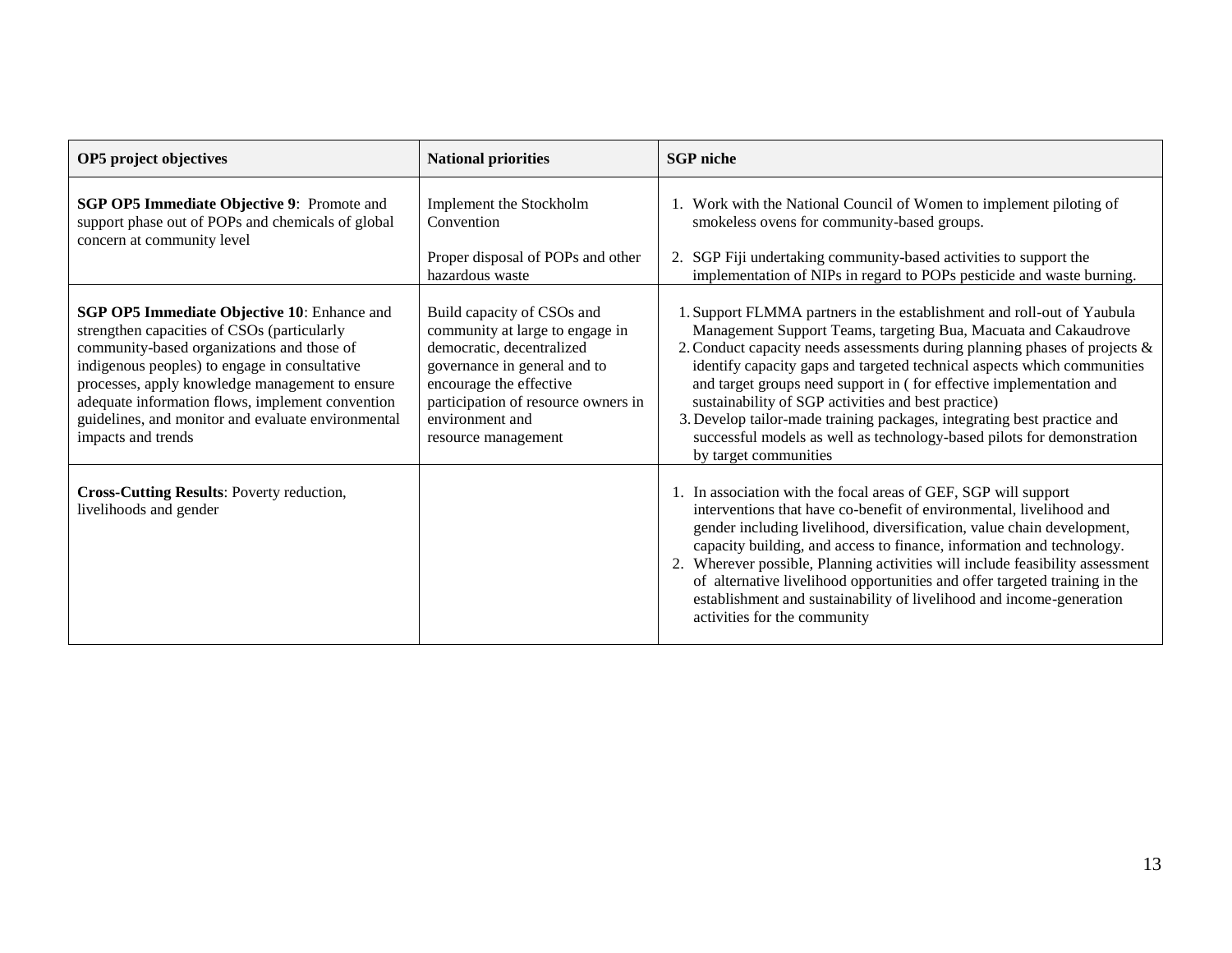#### **3. Capacity development, poverty reduction and gender results for SGP**

Fiji SGP will tailor several training packages, over a broad range of topics, with their network partners and offer these to community-based grantees and community practitioners. These training packages will take into consideration: (i) SGP project budget guidelines; (ii) relevant thematic areas addressed by the project; (iii) existing best practice found in Fiji and SGP global; (iv) innovative technology and traditional best-practice for community-based pilots; (v) identified capacity gaps of grantees/project partners and recipient communities; as well as (vi) existing SGP and partners' knowledge. The idea would be already have available a "wide range of training options" for communities and grantee communities to choose from when developing final proposals. Training packages will offer the following standard elements: TOR for resource person/s, demonstration activities, target audience, objectives/outcomes/outputs and a budget.

In the preparation of projects, the Secretariat will focus on identifying capacity gaps of the grantees and their community partners, and in a consultative and finalise in a participatory manner capacity programmes that will assist toward achieving sustainability of OP5 results and outcomes. Some of the examples of capacity and training packages being developed include; financial literacy training for grantees, project and financial management for community groups, basic communication and knowledge management, governance training. All training programmes will include 'community champions' who will spearhead future trainings within the community. The SGP grantee network will also conduct "annual exchange visits" where best practices are shared.

In preparing final project workplan and budgets, the SGP Secretariat will actively work with the applicant and proposed partners to link up activities on the ground with local livelihoods and local benefits. This will necessitate baseline socio-economics of the community, establishment of baselines according to GEF focal areas, and a clear process for monitoring the outcomes/outputs and their link to livelihoods (in monetary terms or otherwise). Standard SGP OP5 Indicators will be the basis for finalization of all work plans and activities implemented on the ground.

Preparation of all projects will also include gender considerations, from the planning stage. Project Outcomes and targets will have gender considerations and the Secretariat will take a proactive role in facilitating this.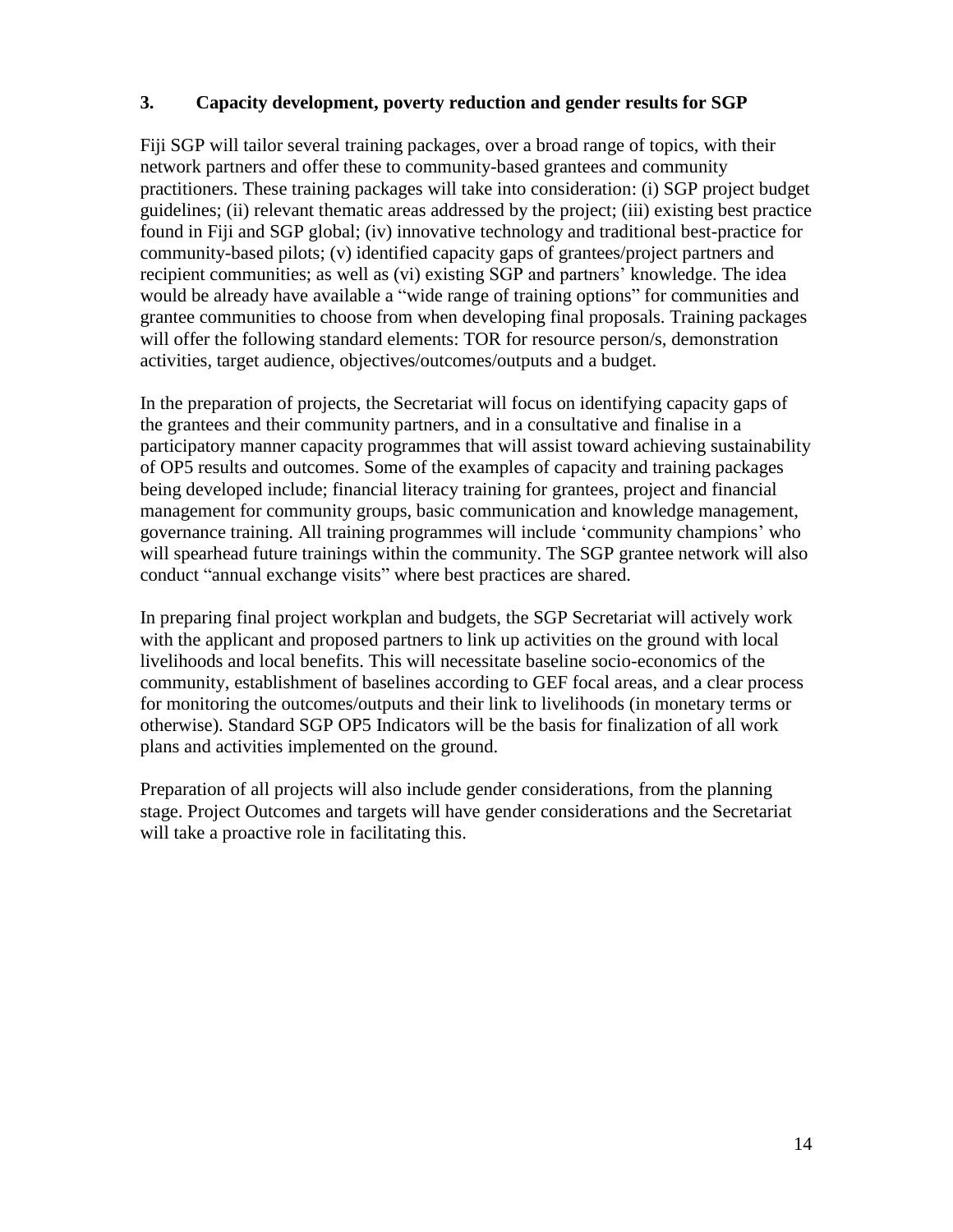#### **4. OP5 country outcomes, indicators and activities (3 pages max)**

#### **Table 3. Results Framework**

| 1. BIODIVERSITY                                                                                                                                                                                                                                                   |                                                                                                                                                                                                                                                                                                                                                                                                                                                                     |                                                                                                                                                                                                                                                                              |                                                                                                                                                                                                                                                                                                                                                                                                                                                                                                                                                                                                                                                                                                                                                                                                           |
|-------------------------------------------------------------------------------------------------------------------------------------------------------------------------------------------------------------------------------------------------------------------|---------------------------------------------------------------------------------------------------------------------------------------------------------------------------------------------------------------------------------------------------------------------------------------------------------------------------------------------------------------------------------------------------------------------------------------------------------------------|------------------------------------------------------------------------------------------------------------------------------------------------------------------------------------------------------------------------------------------------------------------------------|-----------------------------------------------------------------------------------------------------------------------------------------------------------------------------------------------------------------------------------------------------------------------------------------------------------------------------------------------------------------------------------------------------------------------------------------------------------------------------------------------------------------------------------------------------------------------------------------------------------------------------------------------------------------------------------------------------------------------------------------------------------------------------------------------------------|
|                                                                                                                                                                                                                                                                   | <b>Indicator</b>                                                                                                                                                                                                                                                                                                                                                                                                                                                    | <b>Sources of Verification</b>                                                                                                                                                                                                                                               | <b>Activities</b>                                                                                                                                                                                                                                                                                                                                                                                                                                                                                                                                                                                                                                                                                                                                                                                         |
| Outcome 1:<br>Sustainable community protected area<br>governance approaches recognized,<br>strengthened and adopted by national<br>partners, protected area systems, and<br>multilateral processes                                                                | Number of protected areas (PAs) either<br>established or strengthened (SGP<br>funding) by engaging local and<br>indigenous communities<br>Number of Local Consultative Bodies<br>(LCBs)/ set up in protected areas in Fiji<br>Number of GEF SGP projects<br>consolidated in critical hotspots,<br>important bird areas identified in the<br>NBSAP and province-specific, resource<br>management plans established by,<br>Yaubula Management Support (YMS)<br>Teams. | GEF SGP database, project reports and<br>monitoring visits<br><b>YMST Resource Management Plans</b><br>(including Sustainability Plan and<br>Financing Strategy)<br>Establishment of Yaubula Management<br>Support Teams in $> 5$ Provinces in Fiji.<br>YMST Management Plan | Approx 6 new projects<br>SGP to fund roll-out of province-based<br>Yaubula Management Support<br>Programmes (SGP Look North Policy)<br>Implementation of Resource<br>Management Audit exercise in<br>predetermined provinces/tikinas<br>Implement province-specific BD<br>conservation priorities and activities (<br>based on Fiji Endangered Species List,<br>$NBSAP + other$ national documents)<br>Work with conservation partners Fiji<br>(in connection with global and national<br>policy revision of protected area<br>systems) to recognize CCAs as<br>legitimate governance types, and to<br>incorporate them in legislation and<br>policy.<br>Alternative livelihood and<br>entrepreneurship activities of target<br>communities supported within<br>individual projects, utilsing appropriate |
| <b>Outcome 2:</b><br>Sustainable use of biodiversity<br>established in production<br>landscapes/seascapes, (including<br>agriculture, forests, fisheries and<br>tourism) through community-based<br>conservation, innovative approaches,<br>and market mechanisms | # GEF SGP projects contributing to the<br>conservation of native crops, medicinal<br>plants, NTFPs, and other biodiversity-<br>based products (also including possible<br>indicators in the fisheries, ecotourism,<br>market value-adding of organic<br>products)                                                                                                                                                                                                   | GEF SGP database, project reports and<br>monitoring visits                                                                                                                                                                                                                   | partners/agencies/institutions<br><b>Approx 3 projects</b> on sustainable use<br>and market labeling of BD-friendly<br>products<br>At least 4 Community-based<br>conservation projects for the protection<br>of native crops, medicinal plants, and<br>other biodiversity-based products                                                                                                                                                                                                                                                                                                                                                                                                                                                                                                                  |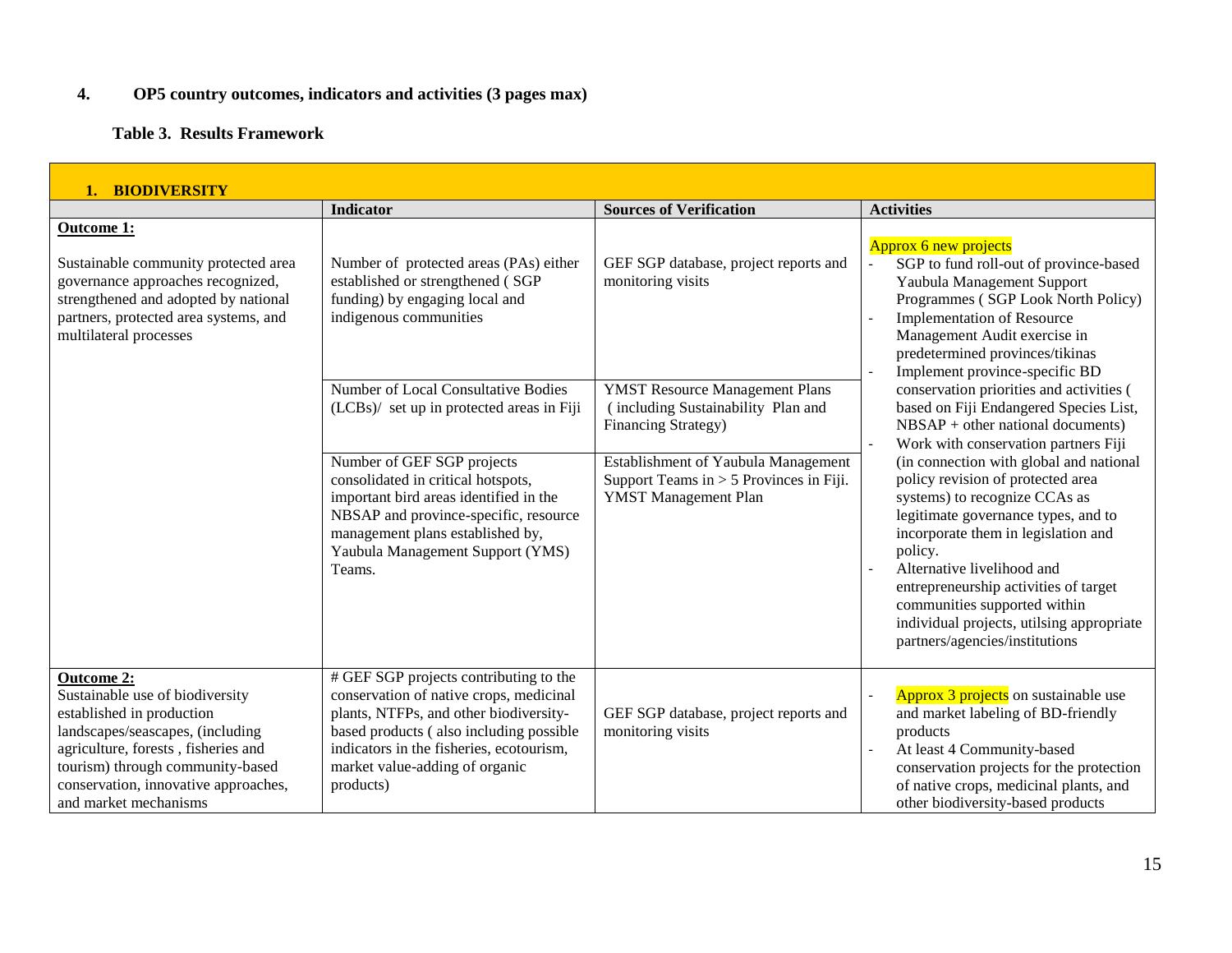*SGP OP5 Immediate Objective 3: Promote the demonstration, development and transfer of low carbon technologies at the community level*

| <b>Outcome 3</b>                                                                                                                                                                 | <b>Indicator</b>                                                                                                                                                                     | <b>Sources of Verification</b>                                                                  | <b>Activities</b>                                                                                                                                                                                                                                                                                                                        |
|----------------------------------------------------------------------------------------------------------------------------------------------------------------------------------|--------------------------------------------------------------------------------------------------------------------------------------------------------------------------------------|-------------------------------------------------------------------------------------------------|------------------------------------------------------------------------------------------------------------------------------------------------------------------------------------------------------------------------------------------------------------------------------------------------------------------------------------------|
| SGP community-based projects<br>incorporating components of innovative<br>models/approaches for promotion of<br>energy efficiency, renewable energy<br>(solar, hydro, bio-fuels) | Tonnes of CO2 avoided by<br>implementing low carbon technologies<br>e.g. hydro schemes<br>Number of community members<br>demonstrating or deploying low carbon<br>transport practice | Project reports, thematic portfolio<br>review, country progress reviews<br>reports              | <b>Approx 3 new projects</b><br>Strengthen and initiate partnerships<br>with Dept of Energy and relevant<br>national and regional partners in the<br>piloting and replicating of community<br>hydro-schemes in target sites<br>Demonstration of low carbon transport<br>model in target community (agriculture<br>& fisheries community) |
| <b>Outcome 4</b>                                                                                                                                                                 | <b>Indicator</b>                                                                                                                                                                     | <b>Sources of Verification</b>                                                                  | <b>Activities</b>                                                                                                                                                                                                                                                                                                                        |
| Promote and support energy efficient,<br>low carbon transport at the community<br><u>level</u>                                                                                   | <b>Low-GHG transport options</b><br>demonstrated at the community level<br><b>GHG</b> emissions avoided                                                                              | Project reports, thematic portfolio<br>review, country progress reviews<br><mark>reports</mark> | At least 1 new projects                                                                                                                                                                                                                                                                                                                  |

*SGP OP5 Immediate Objective 5: Support the conservation and enhancement of carbon stocks through sustainable management and climate proofing of land use, land use change and forestry*

| <b>Outcome 5</b>                                                                                                                                                                                                                                                                                       | <b>Indicator</b>                                                                                                                                                                      | <b>Sources of Verification</b>                                                                                                                                      | <b>Activities</b>                                                                                                                                                                            |
|--------------------------------------------------------------------------------------------------------------------------------------------------------------------------------------------------------------------------------------------------------------------------------------------------------|---------------------------------------------------------------------------------------------------------------------------------------------------------------------------------------|---------------------------------------------------------------------------------------------------------------------------------------------------------------------|----------------------------------------------------------------------------------------------------------------------------------------------------------------------------------------------|
| 5.1: Sustainable land use, land use<br>change, and forestry management and<br>climate proofing practices adopted at the<br>community level for forest and<br>non-forest land-use types<br>5.2: Restoration and enhancement of<br>carbon stocks in forests and non-forest<br>lands, including peat land | Hectares under improved sustainable<br>land management and climate proofing<br>practices<br>Hectares of forests and non-forest lands<br>with restoration and enhancement<br>initiated | Field visits to project sites<br>Progress reports with<br>photographic or video<br>evidence<br>Interviews with Stakeholders<br>Monitoring and Evaluation<br>reports | Approx 6 new projects on<br>- Restoration and conservation of<br>mangroves, woods and forest through<br>sustainable practices<br>- promote integrated farming and<br>sustainable agriculture |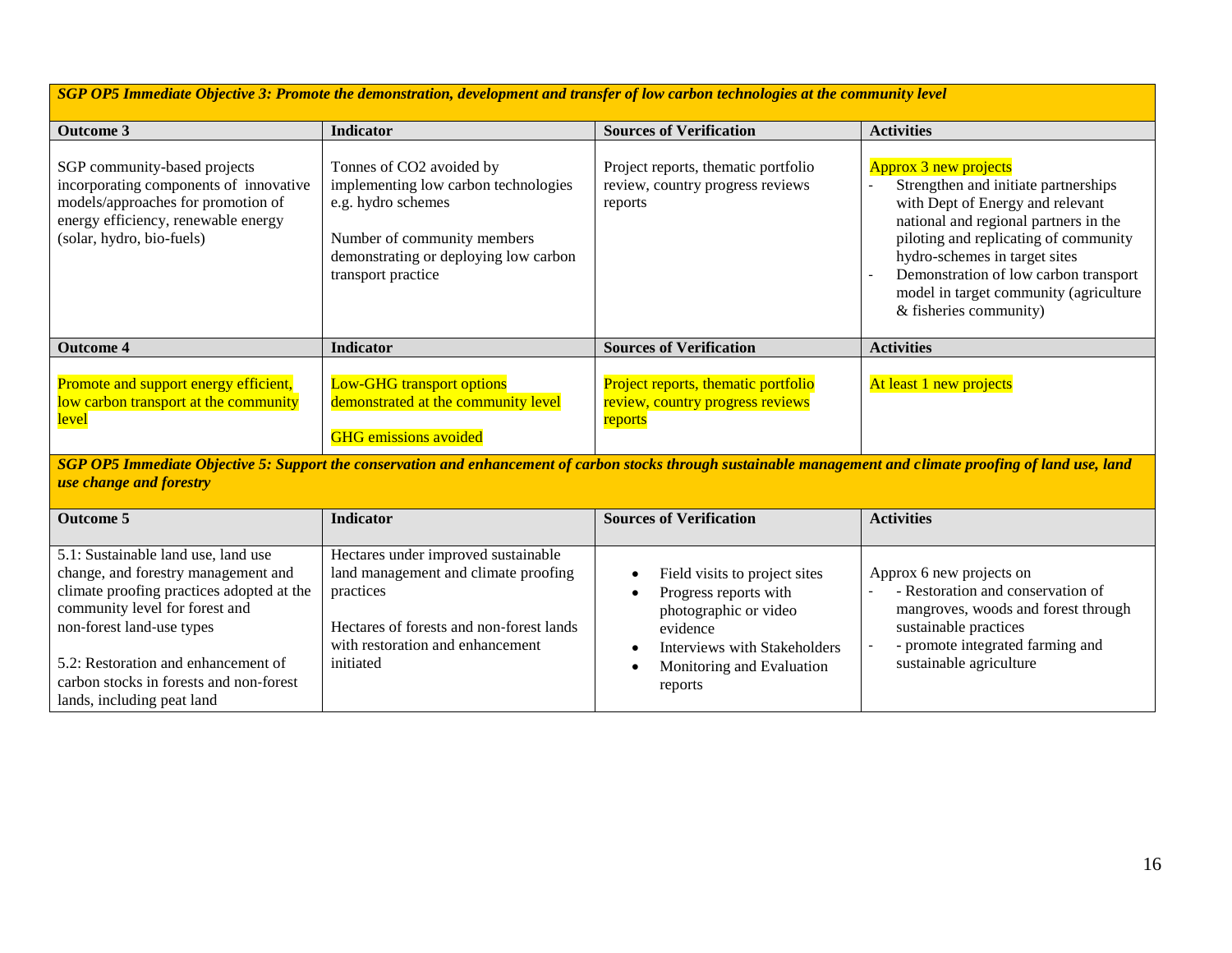*SGP OP5 Immediate Objective 6: Maintain or improve flow of agro‐ecosystems and forest ecosystem services to sustain livelihoods of local communities*

| <b>Outcome 6</b>                                                                                                                                                                                     | Indicator                                                                                                                                                                                                                                           | <b>Sources of Verification</b>                                                                                                                                                               | <b>Activities</b>                                                                                                                                                                                                                                                            |  |
|------------------------------------------------------------------------------------------------------------------------------------------------------------------------------------------------------|-----------------------------------------------------------------------------------------------------------------------------------------------------------------------------------------------------------------------------------------------------|----------------------------------------------------------------------------------------------------------------------------------------------------------------------------------------------|------------------------------------------------------------------------------------------------------------------------------------------------------------------------------------------------------------------------------------------------------------------------------|--|
| 6.1: Improved community-level actions<br>and practices, and reduced negative<br>impacts on agro-, and forest ecosystems<br>and ecosystem services demonstrated to<br>sustain ecosystem functionality | Hectares under improved agricultural,<br>land and water management practices<br>(by management practice)<br>Number of national and international<br>agencies or partners are aware of<br>successful SGP demonstrations and<br>innovative approaches | Field visits to project sites<br>Progress reports with<br>2.<br>photographic or video<br>evidence<br><b>Interviews with Stakeholders</b><br>3.<br>Monitoring and Evaluation<br>4.<br>reports | Approx 10 projects<br>- promote integrated farming and<br>sustainable agriculture;<br>- Conservation of mangroves,<br>woods/forest<br>- Improved agricultural practices: crop<br>rotation, intercropping, composting,<br>irrigation                                          |  |
|                                                                                                                                                                                                      | SGP OP5 Immediate Objective 7: Reduce pressures at community level from competing land uses (in the wider landscapes)                                                                                                                               |                                                                                                                                                                                              |                                                                                                                                                                                                                                                                              |  |
| <b>Outcome 7</b>                                                                                                                                                                                     | <b>Indicator</b>                                                                                                                                                                                                                                    | <b>Sources of Verification</b>                                                                                                                                                               | <b>Activities</b>                                                                                                                                                                                                                                                            |  |
| 7.1: Improved community-level<br>actions and practices, and reduced<br>negative impacts in land use<br>frontiers of agro-ecosystems and<br>forest ecosystems (rural/urban,<br>agriculture/forest)    | Number of community members with<br>improved actions and practices<br>that reduce negative impacts on land<br>uses                                                                                                                                  | Field visits to project sites<br>$\bullet$<br>Progress reports with<br>photographic or video<br>evidence<br><b>Interviews with Stakeholders</b><br>Monitoring and Evaluation<br>reports      | <b>Approx 3 new projects</b><br>- Training and awareness on using the<br>'ecosystem approach' in land use<br>- Assist Tikina and provincial offices in<br>developing 'holistic' land-use and island<br>development plans and Implementation<br>- integrated water management |  |
|                                                                                                                                                                                                      | SGP OP5 Immediate Objective 8: Support transboundary water body management with community-based in initiatives                                                                                                                                      |                                                                                                                                                                                              |                                                                                                                                                                                                                                                                              |  |
| <b>Outcome 8</b>                                                                                                                                                                                     | <b>Indicator</b>                                                                                                                                                                                                                                    | <b>Sources of Verification</b>                                                                                                                                                               | <b>Activities</b>                                                                                                                                                                                                                                                            |  |
| 8.1: Effective and climate resilient<br>community-based actions and practices<br>supporting implementation of SAP<br>regional priority actions demonstrated                                          | Number of SAPs to which SGP is<br>providing implementation support<br>Number of regional transboundary water<br>management processes to which SGP is<br>contributing good practices and lessons                                                     | Field visits to project sites<br>$\bullet$<br>Progress reports with<br>photographic or video<br>evidence<br><b>Interviews with Stakeholders</b>                                              | Approx 6 new projects<br>- integrated water management<br>- Improving catchment and rainwater<br>harvesting and safe rainwater use.<br>- Improve sanitation and sewerage<br>management<br>- Reduce land based and marine pollution                                           |  |
| SGP OP5 Immediate Objective 9: Promote an d support phase out of POPs and chemicals of global concern at community Level                                                                             |                                                                                                                                                                                                                                                     |                                                                                                                                                                                              |                                                                                                                                                                                                                                                                              |  |
| <b>Outcome 9</b>                                                                                                                                                                                     |                                                                                                                                                                                                                                                     |                                                                                                                                                                                              |                                                                                                                                                                                                                                                                              |  |
| 9.1: Improved community-level<br>initiatives and actions to prevent, reduce                                                                                                                          | Tons of POPs waste avoided from<br>burning                                                                                                                                                                                                          | Field visits to project sites<br>$\bullet$                                                                                                                                                   | Approx 2 new projects<br>- Training and awareness raising on POPs                                                                                                                                                                                                            |  |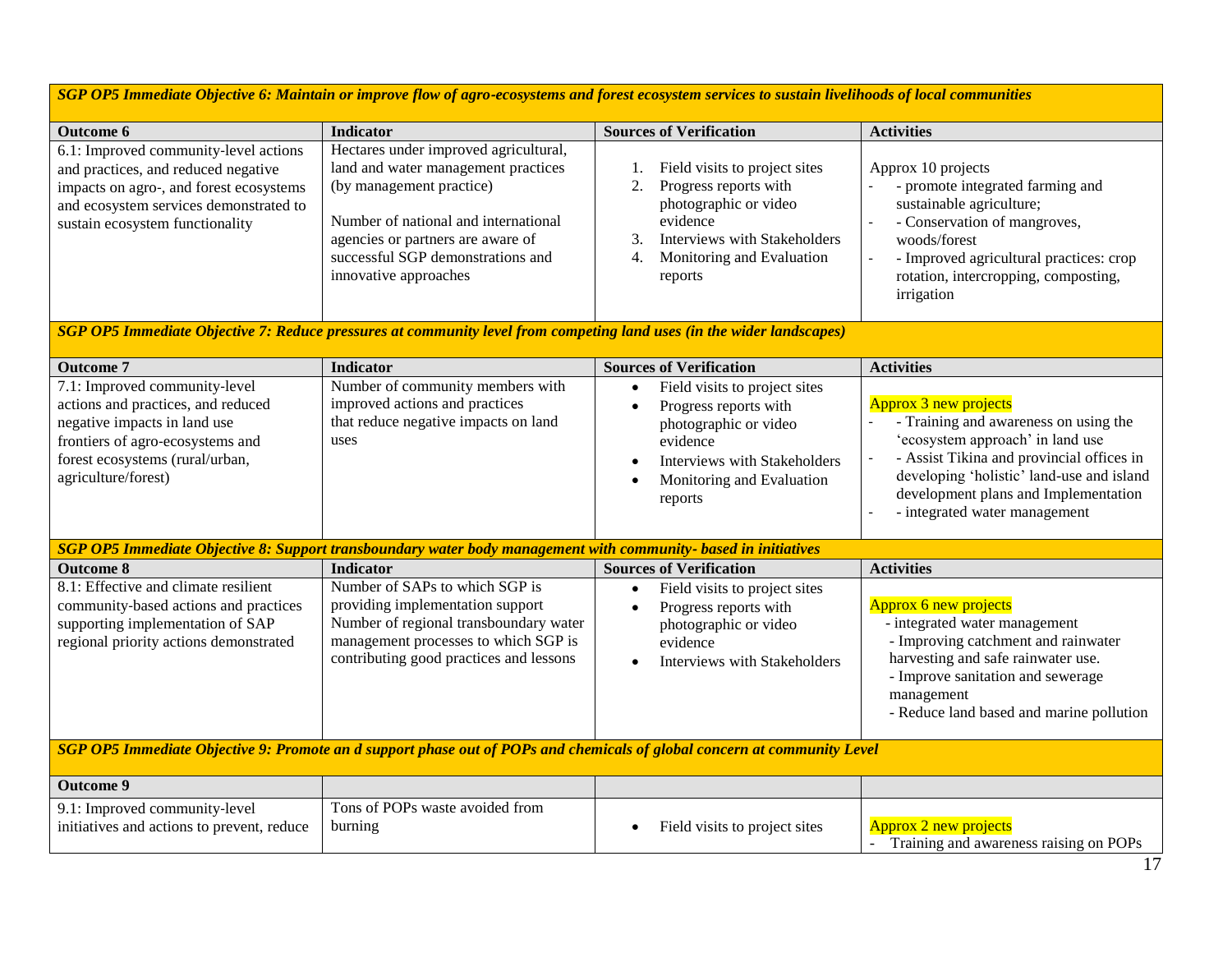| and phase out POPs, harmful chemicals<br>and other pollutants, manage<br>contaminated sites in an environmentally<br>sound manner, and mitigate<br>environmental | Tons of obsolete pesticides disposed of<br>appropriately | Progress reports with<br>photographic or video<br>evidence<br>Interviews with Stakeholders<br>Monitoring and Evaluation<br>reports | other harmful chemicals in schools<br>and<br>and target communities<br>Develop a guidelines on community<br>waste management and POPs reduction,<br>including M&E indicators for SGP Fiji<br>Test and promote models on community-<br>based waste management, particularly to<br>prevent waste burning;<br>Develop and strengthen partnerships<br>with public, private and civil society<br>sectors to promote programs aimed at<br>addressing proper storage and ultimate<br>disposal of decommissioned POPs |
|------------------------------------------------------------------------------------------------------------------------------------------------------------------|----------------------------------------------------------|------------------------------------------------------------------------------------------------------------------------------------|---------------------------------------------------------------------------------------------------------------------------------------------------------------------------------------------------------------------------------------------------------------------------------------------------------------------------------------------------------------------------------------------------------------------------------------------------------------------------------------------------------------|
|------------------------------------------------------------------------------------------------------------------------------------------------------------------|----------------------------------------------------------|------------------------------------------------------------------------------------------------------------------------------------|---------------------------------------------------------------------------------------------------------------------------------------------------------------------------------------------------------------------------------------------------------------------------------------------------------------------------------------------------------------------------------------------------------------------------------------------------------------------------------------------------------------|

*SGP OP5 Immediate Objective 10: Enhance and strengthen capacities of CSOs (particularly community‐based organizations and those of indigenous peoples) to engage in consultative processes, apply knowledge management to ensure adequate information flows, implement convention guidelines, and monitor and evaluate environmental impacts and trends*

| <b>Outcome 10</b>                                                                                                                                                                                                                                                                                                                                                                              | <b>Indicator</b>                                                                                                                                                                                                                                                                                                                                                                                                                      | <b>Sources of Verification</b>                                                                                                                                             | <b>Activities</b>                                                                                                                                                                                                                                                                                                                                                                                                                                          |
|------------------------------------------------------------------------------------------------------------------------------------------------------------------------------------------------------------------------------------------------------------------------------------------------------------------------------------------------------------------------------------------------|---------------------------------------------------------------------------------------------------------------------------------------------------------------------------------------------------------------------------------------------------------------------------------------------------------------------------------------------------------------------------------------------------------------------------------------|----------------------------------------------------------------------------------------------------------------------------------------------------------------------------|------------------------------------------------------------------------------------------------------------------------------------------------------------------------------------------------------------------------------------------------------------------------------------------------------------------------------------------------------------------------------------------------------------------------------------------------------------|
| 10.2: Improved information flows<br>to/from CBOs and CSOs in SGP<br>countries regarding good practices<br>and lessons learned, and application of<br>such practices<br>10.3: Increased public awareness and<br>education at the community-level<br>regarding global environmental issues<br>10.4: Capacity of CBOs and CSOs<br>strengthened to support implementation<br>of global conventions | Quantity and quality of SGP knowledge<br>base, and use of knowledge base;<br>Quantity and quality of contributions<br>to knowledge fairs, conferences,<br>Publications and research.<br>Number of demonstrations and<br>piloted examples of community-based<br>environmental monitoring systems used<br>in SGP projects<br>Quantity and quality of Evaluation<br>documentation of expected project<br>results, and unexpected effects | Field visits to project sites<br>Progress reports with<br>photographic or video<br>evidence<br><b>Interviews with Stakeholders</b><br>Monitoring and Evaluation<br>reports | Approx 2 new projects<br>- Support the establishment,<br>strengthening and formal registration of<br>CBOs/NGOs<br>- Promote sharing and exchange of<br>experiences and best practice from like-<br>thematic areas<br>- Raise awareness on GEF and its focal<br>areas<br>- Increase public awareness and<br>education at the community-level<br>regarding global environmental issues<br>- Training and education on<br>environmental issues and monitoring |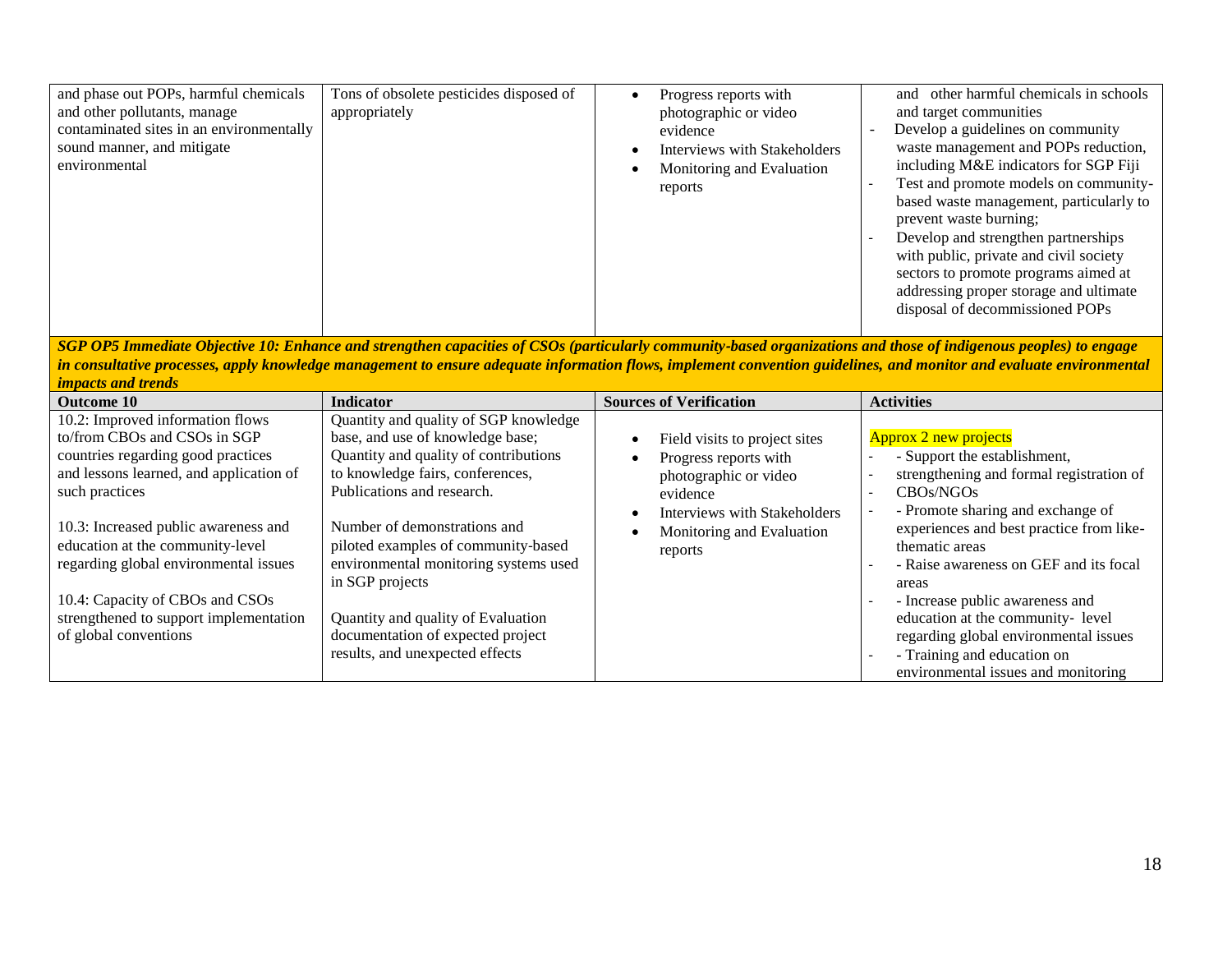# **5. Monitoring & Evaluation plan**

The Fiji SGP Project Portfolio continues to grow each year, and with it the increasing need to closely monitor project delivery and achievement of results and completion of activities in the approved work plans. In OP5, the SGP Fiji will enhance the monitoring aspect of its delivery. As an increasingly large number of projects come to mid-way implementation and final stages, the realization of impacts and achievement of target goals need to come under close scrutiny by the Secretariat. For 2012, a critical activity will be the revision of all M&E Plans for projects nearing completion, as well as new projects. A renewed effort will be made to clearly link project results to SGP outcomes and indicators listed, and partners will be fully apprised of the need to make these connections, and the global environmental benefits that are the imminent end goal. No project will be approved unless a monitoring & evaluation plan has been endorsed by the partners and the secretariat.

With the increasing cuts in management budgets during OP5, the onus is on SGP Country Programmes to strategically implement monitoring activities. The SGP Fiji will do this in several ways;

- $\checkmark$  Encourage engagement of its SGP partner network in the monitoring and evaluation activities of projects. This would capitalize on the various resources (personnel and finances) available within the provinces and districts, and particularly in the programme sites of the various NGOs and CBOs;
- $\checkmark$  The Monitoring Plan for individual projects will be shared with the respective Provinical Offices and NGO partners wherever appropriate and awareness sessions held with these same partners on the assessment of results, targets and outcomes – and capturing this in SGP templates;
- $\checkmark$  As much as possible, enhance the engagement of Asst. Rokos from Provinical Offices in monitoring activities, and at the same time, integrate M&E activities in the routine monitoring activities of the Provinical office staff;
- $\checkmark$  The NC and SGP staff will prioritise monitoring activities to high-risk projects mainly, and where *ad hoc* trouble shooting needs arise;
- $\checkmark$  For the maritime zone projects, in order to minimize travel costs and the challenges posed by the regular shipping schedules, the SGP will liaise closely with government partners and capitalize on government-led visits to outer-islands;
- $\checkmark$  NSC members will also be invited to undertake monitoring activities, and particularly in trouble-shooting of projects where necessary. The Secretariat will tie in monitoring visits with NSC movement within the provinces during the year. Wherever possible, dates will be locked in.

The M & E framework and outputs will provide data on the achievement of results and benchmarks identified at individual project level. These would then be aggregated at the Country Programme portfolio level and weighed against the target indicators at Country Programme level per focal area.

The SGP Fiji will make a concerted effort to update results and achievements of individual OP5 projects on the intranet and make use of the tools available online to consolidate results, according to the various indicators under the various thematic areas/strategic objectives. As much as possible, and as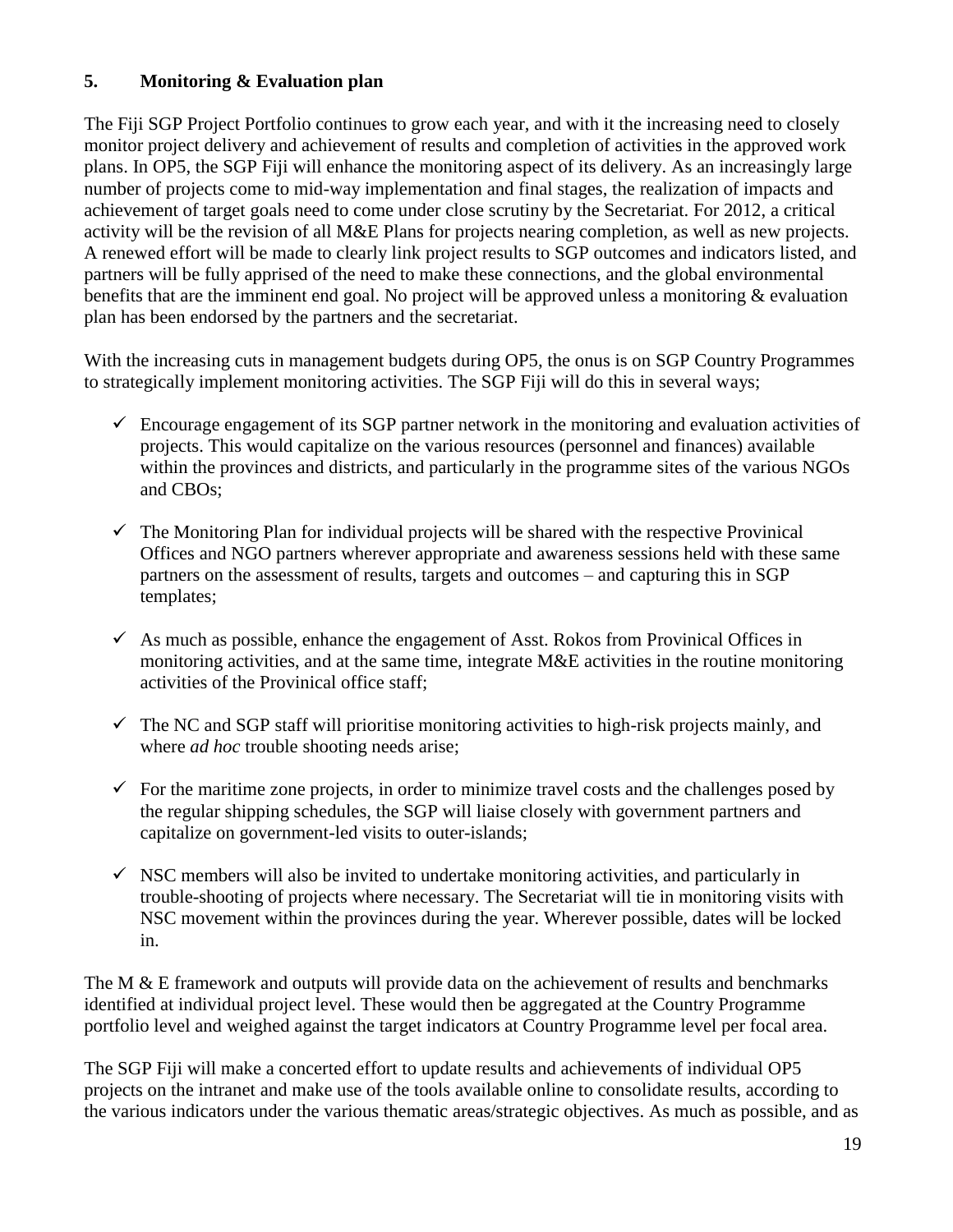timely as possible, the results of individual projects will be captured in the intranet database, as soon as results have been verified and reported on, and a close check on the programme benchmarks will be a critical task of the secretariat.

Table 4. M&E Plan at the Project Level

 $\overline{a}$ 

| <b>SGP Individual Project Level</b>                                                                   |                            |                                                    |
|-------------------------------------------------------------------------------------------------------|----------------------------|----------------------------------------------------|
| <b>M&amp;E</b> Activity                                                                               | <b>Responsible Parties</b> | <b>Timeframe</b>                                   |
| Participatory Project Monitoring                                                                      | Grantees                   | Duration of project                                |
| Baseline Data Collection <sup>3</sup>                                                                 | Grantees, NC               | At project concept planning<br>and proposal stage  |
| Two or Three Project Progress and<br>Financial Reports (depending on agreed<br>disbursement schedule) | Grantees, NC, PA           | At each disbursement request                       |
| Project Workplans                                                                                     | Grantees, NC, PA           | Duration of project                                |
| NC Project Proposal Site Visit<br>(as necessary / cost effective <sup>4</sup> )                       | NC.                        | Before project approval, as<br>appropriate         |
| NC Project Monitoring Site Visit<br>(as necessary / cost effective)                                   | NC.                        | On average once per year, as<br>appropriate        |
| NC Project Evaluation Site Visit<br>(as necessary / cost effective)                                   | NC.                        | At end of project, as<br>appropriate               |
| Project Final Report                                                                                  | Grantees                   | Following completion of<br>project activities      |
| <b>Project Evaluation Report</b><br>(as necessary / cost effective)                                   | NC, NSC, External party    | Following completion of<br>project activities      |
| Prepare project description to be<br>incorporated into global project database                        | PA, NC                     | At start of project, and<br>ongoing as appropriate |

<sup>&</sup>lt;sup>3</sup> Capacity-development workshops and M&E trainings may be organized in relation to innovative techniques for community monitoring, including new technologies (i.e. GPS-enabled cameras, aerial photos, participatory GIS, etc.); as well as in response to guidelines for "climate proofing" of GEF focal area interventions; REDD+ standards; and/or other specific donor/co-financing requirements.

<sup>&</sup>lt;sup>4</sup> To ensure cost-effectiveness, project level M&E activities, including project site visits, will be conducted on a discretionary basis, based on internally assessed criteria including (but not limited to) project size and complexity, potential and realized risks, and security parameters.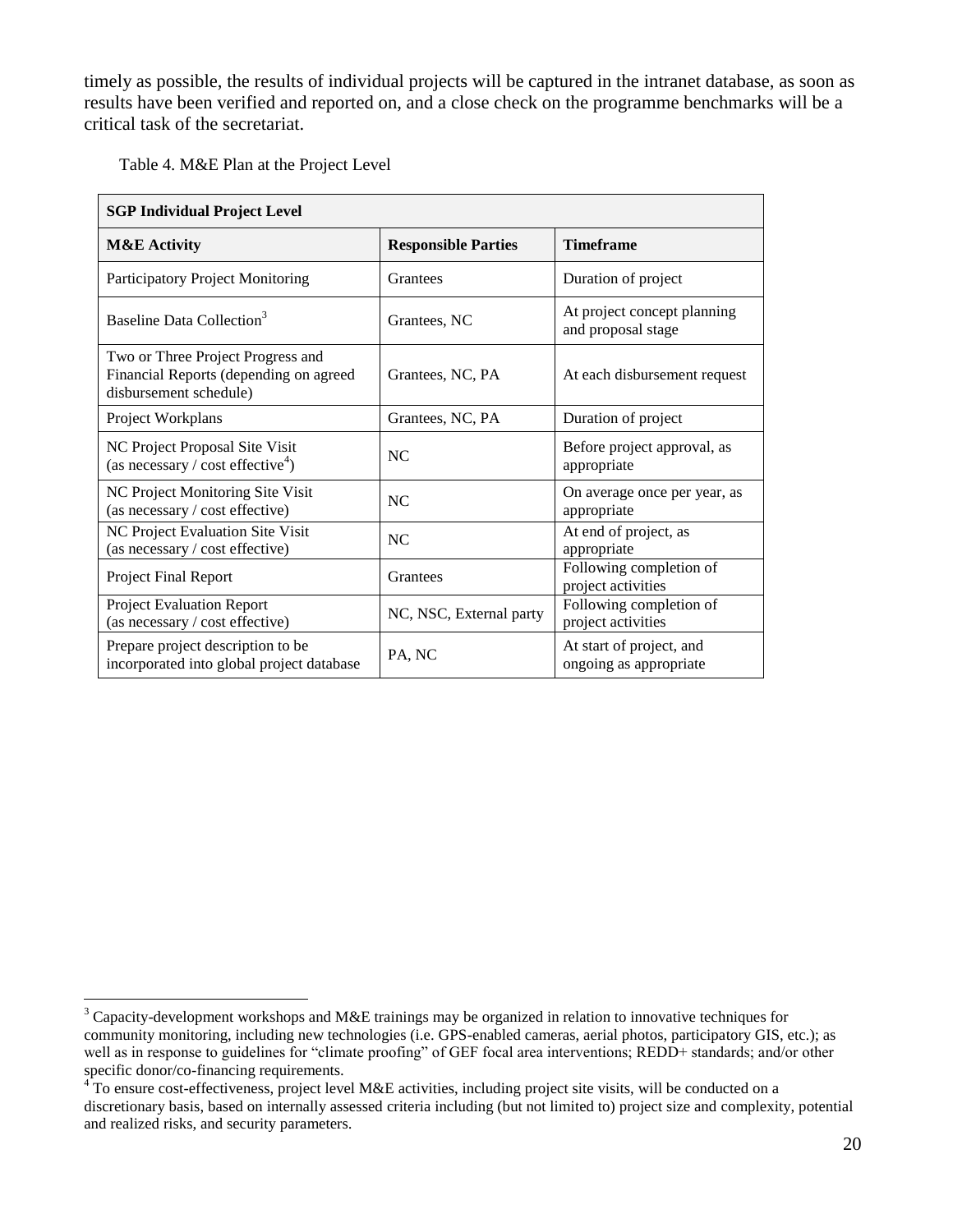Table 5. M&E Plan at the Programme Level

| <b>SGP Country Programme Level</b>                                          |                                  |                        |
|-----------------------------------------------------------------------------|----------------------------------|------------------------|
| <b>M&amp;E</b> Activity                                                     | <b>Responsible Parties</b>       | <b>Timeframe</b>       |
| Country Programme Strategy Review                                           | NSC, NC, CPMT                    | Start of OP5           |
| <b>Strategic Country Portfolio Review</b>                                   | NSC, NC                          | Once during OP5        |
| NSC Meetings                                                                | NSC, NC, UNDP CO                 | Minimum twice per year |
| Performance and Results Assessment<br>(PRA) of NC Performance               | NC, NSC, UNDP CO,<br>CPMT, UNOPS | Once per year          |
| Country Programme Review resulting in<br>Annual Country Report <sup>5</sup> | NC presenting to NSC<br>and CPMT | Once per year          |
| Financial 4-in-1 Report                                                     | NC/PA, UNOPS                     | Quarterly              |

#### **6. Knowledge Management Plan**

 $\overline{a}$ 

A knowledge management strategy is critical for the SGP Fiji as it prepares to showcase some of the impacts of completed projects and share lessons and best practice with its partners, civil society at large, government and UNDP EE practice group, as well as the wide network of stakeholders. Such a strategy will showcase achievable results and generate interest from the donor community as well as government, to replicate successes and learn from experiences and lessons shared. The SGP Fiji is also very keen to showcase its own best practice and share this with its immediate regional family of SGP practitioners in the Pacific, and global colleagues at large.

The overriding message the SGP will convey through implementation of the KM and communications strategy is "*The SGP is a unique programme that contributes to solve some of the world's most pressing environmental problems while ensuring sustainable livelihoods through a successful, countrydriven, grassroots approach".*

The key audience most important to the SGP in implementing SGP programming, contributing resources, and advancing SGP communications goals are grouped into 'internal' and 'external' audiences. Key internal audience are those that operate within the SGP or a "parent" organization; whilst key external audience are defined as those operating outside the SGP and UNDP/GEF.

- *Preparation of "stories" on SGP projects (at least two per year).* The projects would be selected because they exemplify elements of success, challenges and lessons learned, and particularly innovative activities.
- *Feature articles in key national magazines, newspapers and other media such as TV, Radio etc. (at least two per year)*. Contact local representatives of international media to propose

 $<sup>5</sup>$  The annual Country Programme Review exercise should be carried out in consultation with the national Rio Convention</sup> focal points and the associated reporting requirements.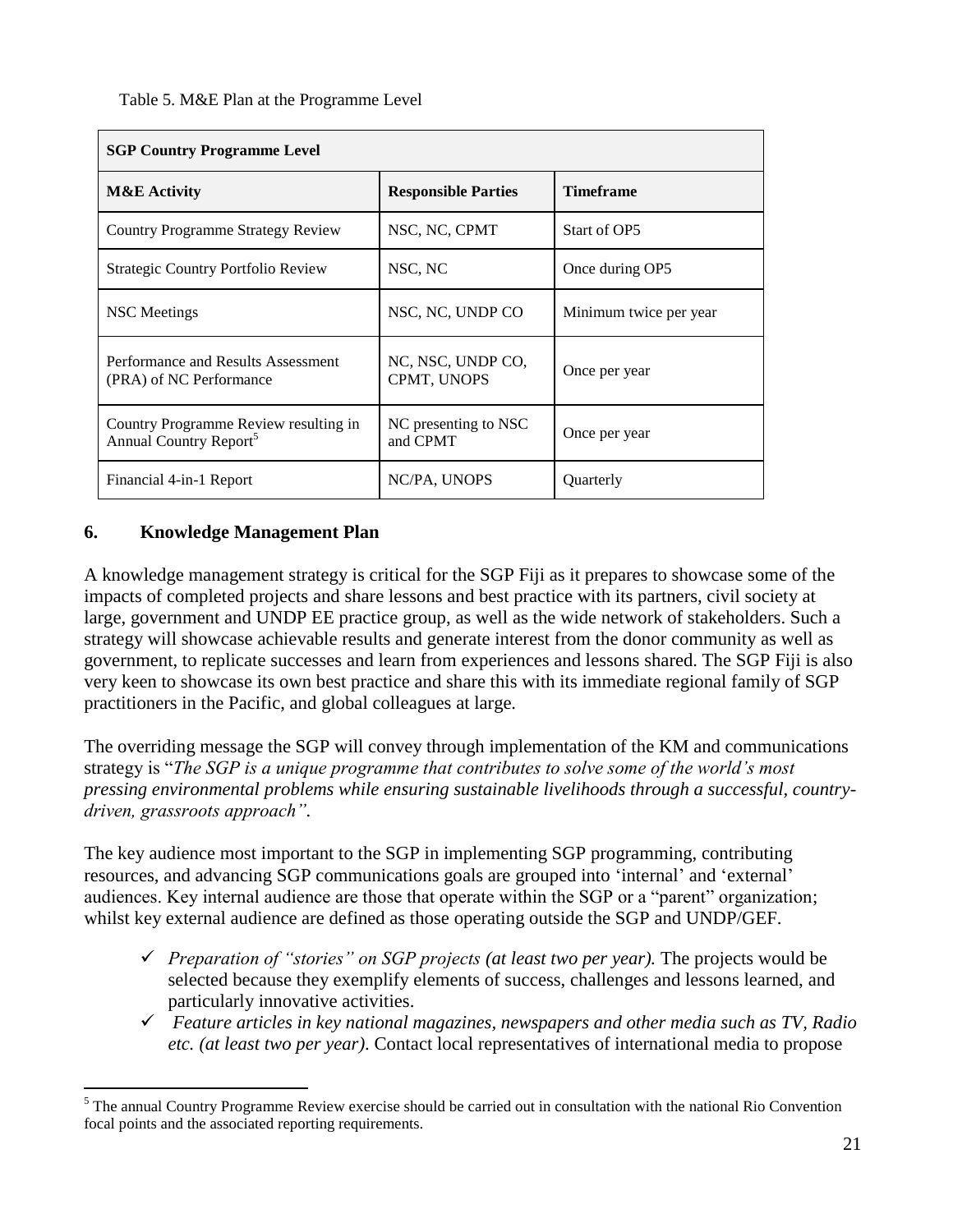stories they might consider. The GEF Council benchmarks for SGP specifically refer to two projects every year featured by the media.

- *Organize site visits for key stakeholders (donors, government officials etc.) to flagship projects.* The GEF Council benchmarks for SGP specifically call for at least two site visits per year.
- *Compile lessons learned on projects in the form of best practices.* The SGP benchmark specifically notes that all new projects will draw on and point to lessons learned from previous projects. The compilation of these lessons will be useful as ground material for the publication series.
- *Undertake or participate visibly in at least one other high-profile event per year in support of resource mobilization (at least two).* A specific activity could for example be the invitation of key stakeholders to project grant signing ceremonies and other activities such as those suggested in the toolbox.
- *Compile materials and tools useful for community level advocacy and outreach, especially with focus on participatory techniques*
- $\checkmark$  Take pictures of the programme. Pictures should aim to show project activities with beneficiaries involved in identifiable project activities. These pictures shall be used for the publication of the brochure, the poster, the panels of the mobile exhibit, the publication series, etc.
- *Conduct workshops for key stakeholders on SGP.* The GEF Council benchmarks for SGP refer to increasing understanding of global environmental issues in communities involved in SGP. Materials developed for workshops can also be used as a basis for other communications activities.

Of most critical benefit to the SGP Fiji programme is the in-house accessibility to the UNDP Multi Country Office Communications Team. With the availability of in-house expertise and resources to high technology communications equipment and updated communications and KM knowledge, the SGP Fiji is highly advantaged and will capitalize on the global outreach and network of the UNDP Comms Team, and the highly visible opportunities that exist. The SGP Fiji will participate in UNDPorganized communications events, e.g. market place events, UN days etc. The UNDP Fiji Communications Team has also developed a keen interest in project level impacts and tangible results at the community level, and has also capitalized on SGP site visits, monitoring activities by also participating in these activities and either filming or capturing progress and highlights of the projects, by speaking to the people themselves.

The SGP Fiji will use the knowledge products to:

- Raise awareness of the SGP Fiji's mission, activities and impact among target audiences
- Heighten credibility of the SGP Fiji
	- Increase appreciation of SGP success in addressing global environmental concerns and sustainable livelihoods at the community level
- Improve effectiveness and impact of SGP
	- Enhance community-level understanding of linkages between global environmental concerns and community needs
	- Spread knowledge about economically, socially and culturally viable alternatives to environmentally destructive activities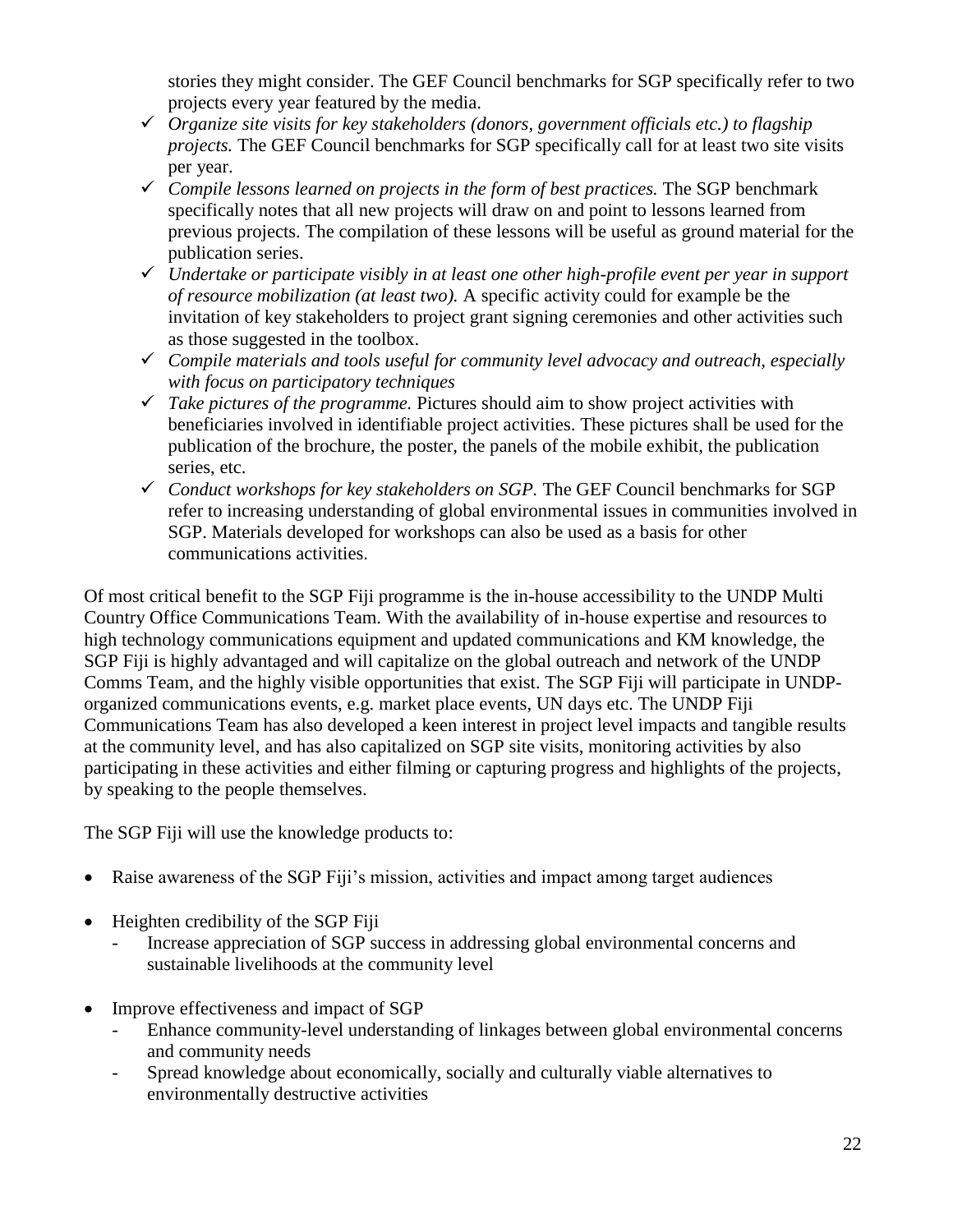- Expand incorporation of SGP approaches and lessons learned across SGP countries, in environmental programmes of other actors, other countries and communities targeting similar issues
- Sensitize decision-makers to policy measures required for an enabling environment
- Enhance sharing of experiences and learning opportunities among target communities and other partners
- Meet resource mobilization targets
	- Raise appreciation among potential donors / partners of opportunities SGP offers for meeting their interests

#### **7. Resource Mobilization Plan**

At the project level, a large part of the co-financing obtained is in-kind, given the limited financial resources of the community grantees themselves. Lessons from OP3 & 4 show that in-kind cofinancing by partners is not being effectively captured in project budgets. The SGP Fiji will thus make a concerted effort to capture at all levels, the amount of in-kind co-financing at the project level. To facilitate this, the SGP Fiji has developed a Guidance Note on Co-financing, and this will be shared with both NSC and project partners to enhance this process. This will also address the generally low level of resource mobilization experience and awareness at the grantee level, and allow grantees to appreciate their contribution to the project financing.

Obtaining co-financing at the country programme level continues to be a challenge for Fiji. Some of the reasons include competition among stakeholders (government, UN agencies, private sector, and civil society) for existing resources; as well as the track record is still being "established" for GEF SGP at the country level, and current global financial crisis. The SGP Fiji will be seeking co-finance from UNDP TRAC funds for OP5, and this is already being initiated through consultations with the Governance and Poverty Thematic Units of the UNDP Fiji MCO.

Partnerships with national government agencies are a critical aspect of programming in Fiji. The strategic physical location of government agencies and particularly extension services in most if not all the rural centres of Fiji, makes the engagement with these agencies very crucial. Over the years, SGP Fiji has continued to foster a strong working relationship with the agriculture, forestry, land use and planning, and fisheries agencies of the government. Their strategic placement in areas where there is no access to technical resources in the thematic areas, and where there is no NGO presence, firmly establishes their role in identifying and developing GEF-able initiatives in consultation with the communities. This continues to be the practice in SGP Fiji experience, where the government agencies (e.g. agricultural extension offices, fisheries offices) play a significant role in facilitating new concepts and project ideas with communities in their localities.

The SGP Fiji has continued to take a proactive role in offering training opportunities for government staff on GEF thematic areas and grant-making criteria (e.g. organizing write shops for government staff), and regular consultations with Heads of Agencies and departments on updated information, grant allocations, priority sectors; and overall understanding of SGP Selection Criteria and the guidelines regards to management and governance frameworks of the programme. Engaging with government agencies also allows for timely exchange of information, and update of government priority areas, funding priorities and national frameworks. One of the more significant contributions to projects is the engagement of resource persons during project trainings, workshops, demonstrations and piloting of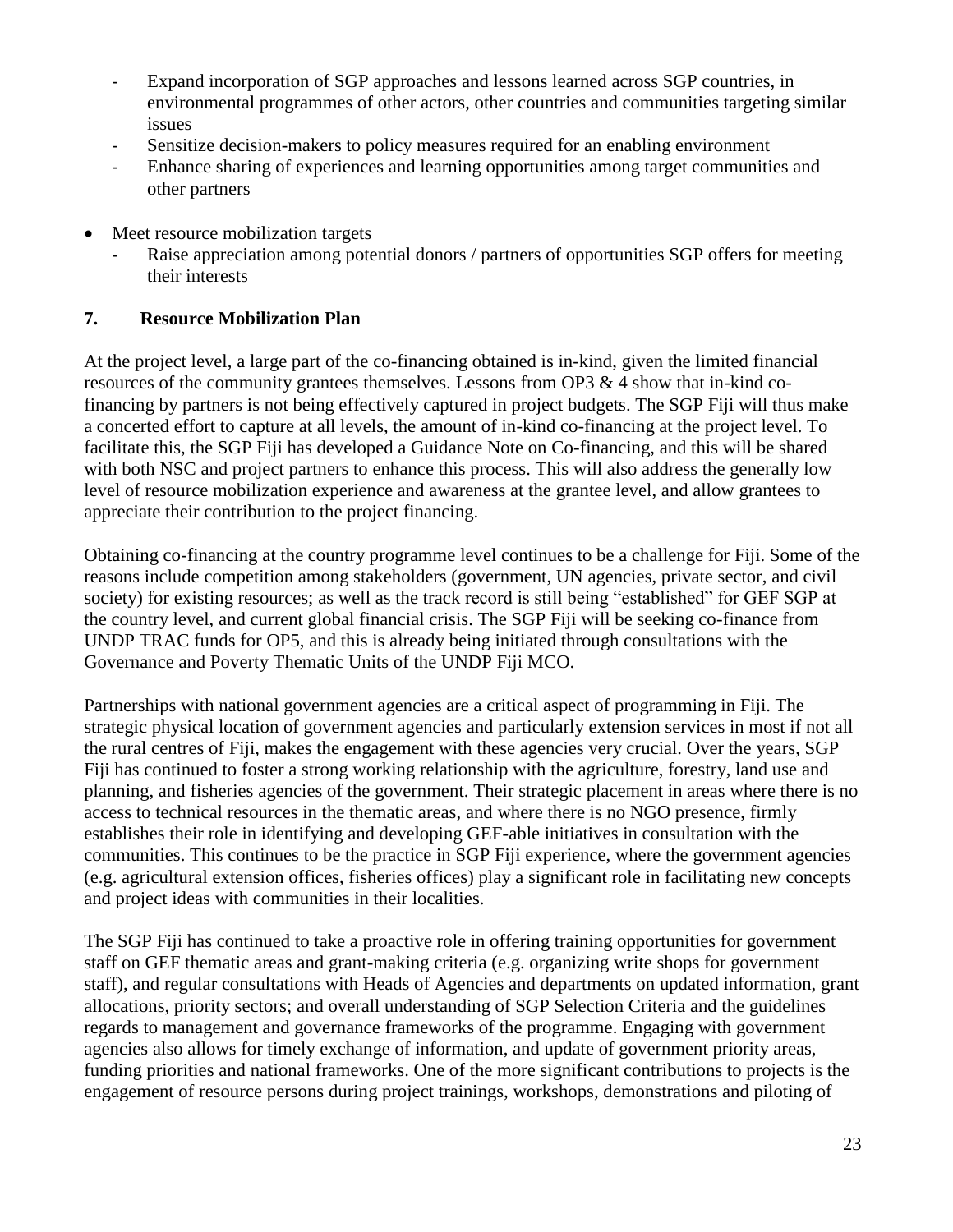best practice with communities. For OP5, SGP Fiji will continue to improve its engagement with these government services and enhance this partnership as effectively as it can.

SGP Fiji will continue to seek partnerships with bilateral and multi-lateral partners at the programme level, focusing on added support to non-GEF aspects of programme and projects. SGP Fiji will also seek to enhance capacity of its grantees and partners through their participation at strategic trainings and workshops funded by these partners.

For OP5, the SGP Fiji will identify synergies with new NGOs and CBOs in the conservation arena both locally and regionally and in particular CC-related partners who offer opportunities for co-financing of adaptation activities.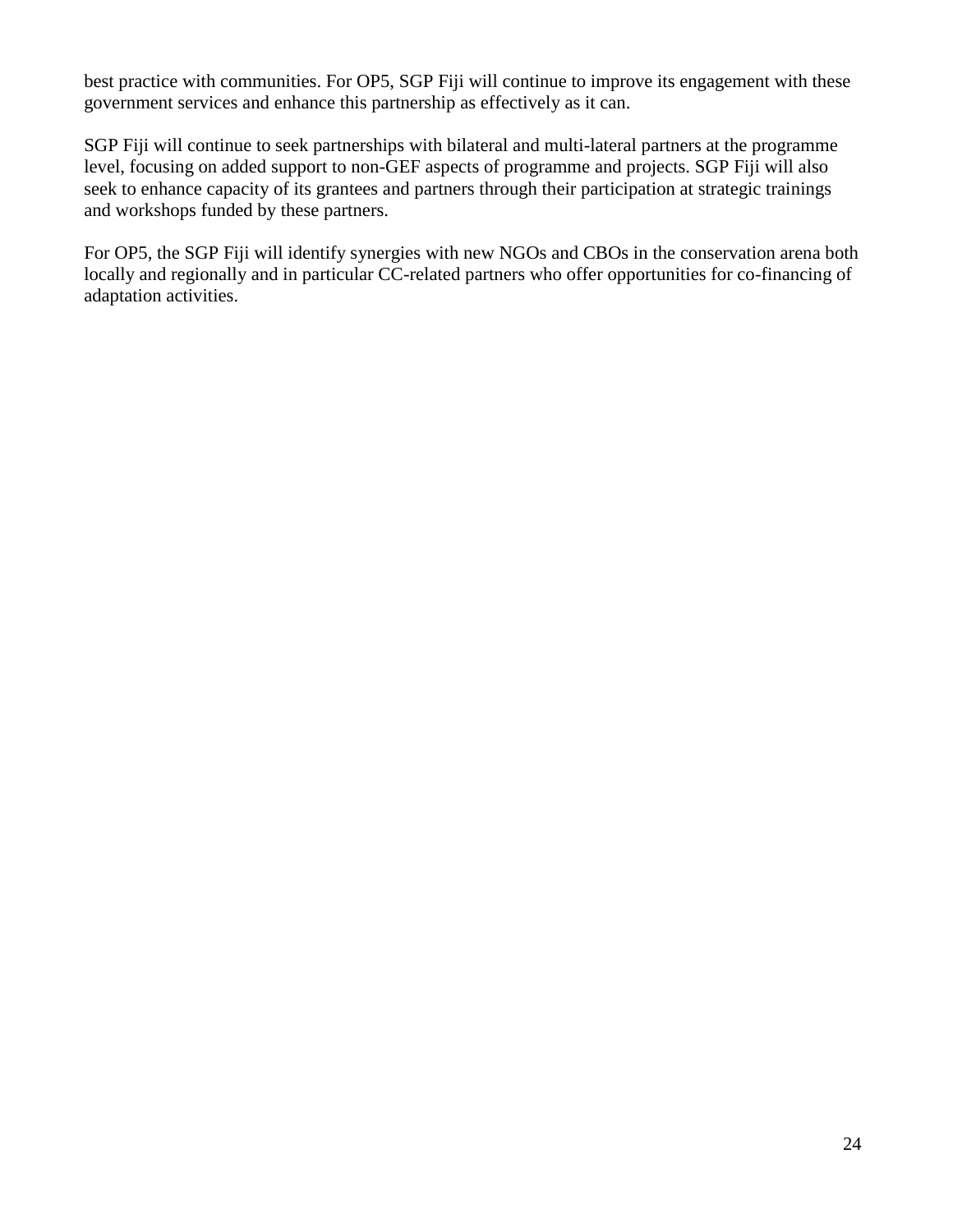# **Annex 1: GEF SGP OP 5 PROJECT LEVEL INDICATORS**

| <b>SGP OP5</b> results indicators |                                                                                                                                                                                                                                                                                                                                                                                          |  |
|-----------------------------------|------------------------------------------------------------------------------------------------------------------------------------------------------------------------------------------------------------------------------------------------------------------------------------------------------------------------------------------------------------------------------------------|--|
| <b>Biodiversity (BD)</b>          |                                                                                                                                                                                                                                                                                                                                                                                          |  |
| B <sub>D</sub> 1                  | Hectares of indigenous and community conserved areas (ICCAs) influenced<br>$\circ$<br>Hectares of protected areas influenced<br>$\circ$<br>Hectares of significant ecosystems with improved conservation status<br>O                                                                                                                                                                     |  |
| B <sub>D</sub> 2                  | Hectares of production landscapes / seascapes applying sustainable use practices<br>$\circ$<br>Number of significant species with maintained or improved conservation status<br>$\circ$<br>Total value of biodiversity products/ecosystem services produced (US dollar<br>$\circ$<br>equivalent)                                                                                         |  |
|                                   | <b>Climate Change (CC)</b>                                                                                                                                                                                                                                                                                                                                                               |  |
| <b>CCM1</b>                       | Tonnes of CO2 avoided by implementing low carbon technologies:<br>$\circ$<br>Renewable energy measures (please specify)<br>Energy efficiency measures (please specify)<br>Other (please specify)<br>Number of community members demonstrating or deploying low-GHG<br>$\circ$<br>technologies<br>Total value of energy or technology services provided (US dollar equivalent)<br>$\circ$ |  |
| CCM4                              | Tonnes of CO2 avoided by implementing low carbon technologies:<br>$\circ$<br>Low carbon transport practices (please specify)<br>Total value of transport services provided (US dollar equivalent)<br>$\circ$                                                                                                                                                                             |  |
| CCM <sub>5</sub>                  | Hectares of land under improved land use and climate proofing practices<br>$\circ$<br>Tonnes of CO2 avoided through improved land use and climate proofing practices<br>$\circ$                                                                                                                                                                                                          |  |
|                                   | Land degradation (LD) & Sustainable Forest Management (SFM)                                                                                                                                                                                                                                                                                                                              |  |
| LD1                               | Hectares of land applying sustainable forest, agricultural and water management<br>$\circ$<br>practices<br>Hectares of degraded land restored and rehabilitated<br>$\circ$                                                                                                                                                                                                               |  |
| LD3                               | Number of communities demonstrating sustainable land and forest management<br>$\circ$<br>practices                                                                                                                                                                                                                                                                                       |  |
|                                   | <b>International Waters (IW)</b>                                                                                                                                                                                                                                                                                                                                                         |  |
| <b>IW</b>                         | Hectares of river/lake basins applying sustainable management practices and<br>$\circ$<br>contributing to implementation of SAPs<br>Hectares of marine/coastal areas or fishing grounds managed sustainably<br>$\circ$<br>Tonnes of land-based pollution avoided<br>$\circ$                                                                                                              |  |
|                                   | <b>Persistent Organic Pollutants (POPs)</b>                                                                                                                                                                                                                                                                                                                                              |  |
| <b>POPS</b>                       | Tons of solid waste prevented from burning by alternative disposal<br>$\circ$<br>Kilograms of obsolete pesticides disposed of appropriately<br>$\circ$<br>Kilograms of harmful chemicals avoided from utilization or release<br>O                                                                                                                                                        |  |
|                                   | <b>Capacity Development, Policy and Innovation (all focal areas)</b>                                                                                                                                                                                                                                                                                                                     |  |
| CD                                | Number of consultative mechanisms established for Rio convention frameworks<br>$\circ$<br>(please specify)                                                                                                                                                                                                                                                                               |  |